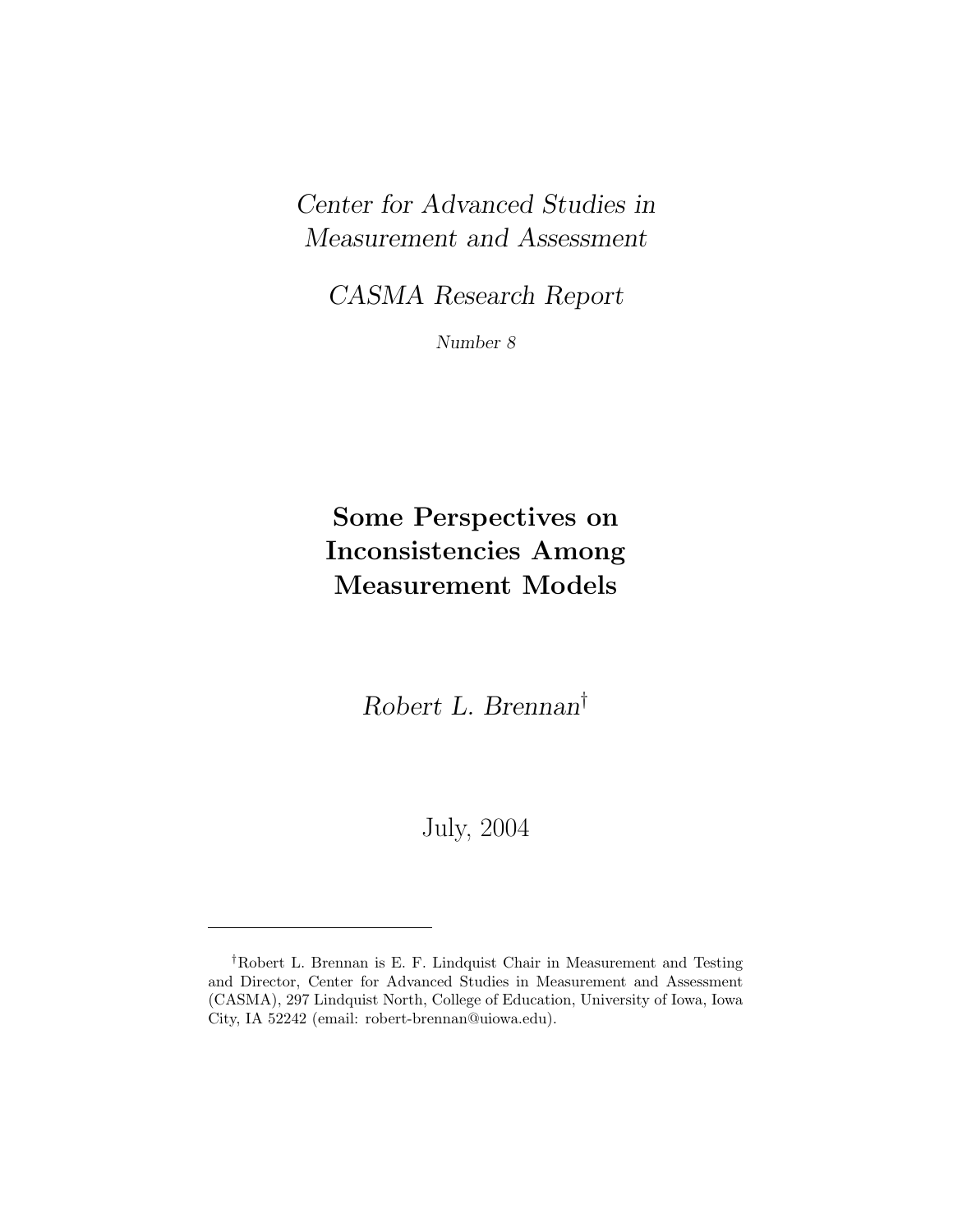Center for Advanced Studies in Measurement and Assessment (CASMA) College of Education University of Iowa Iowa City, IA 52242 Tel: 319-335-5439 Fax: 319-384-0505 Web: www.uiowa.edu/~casma

All rights reserved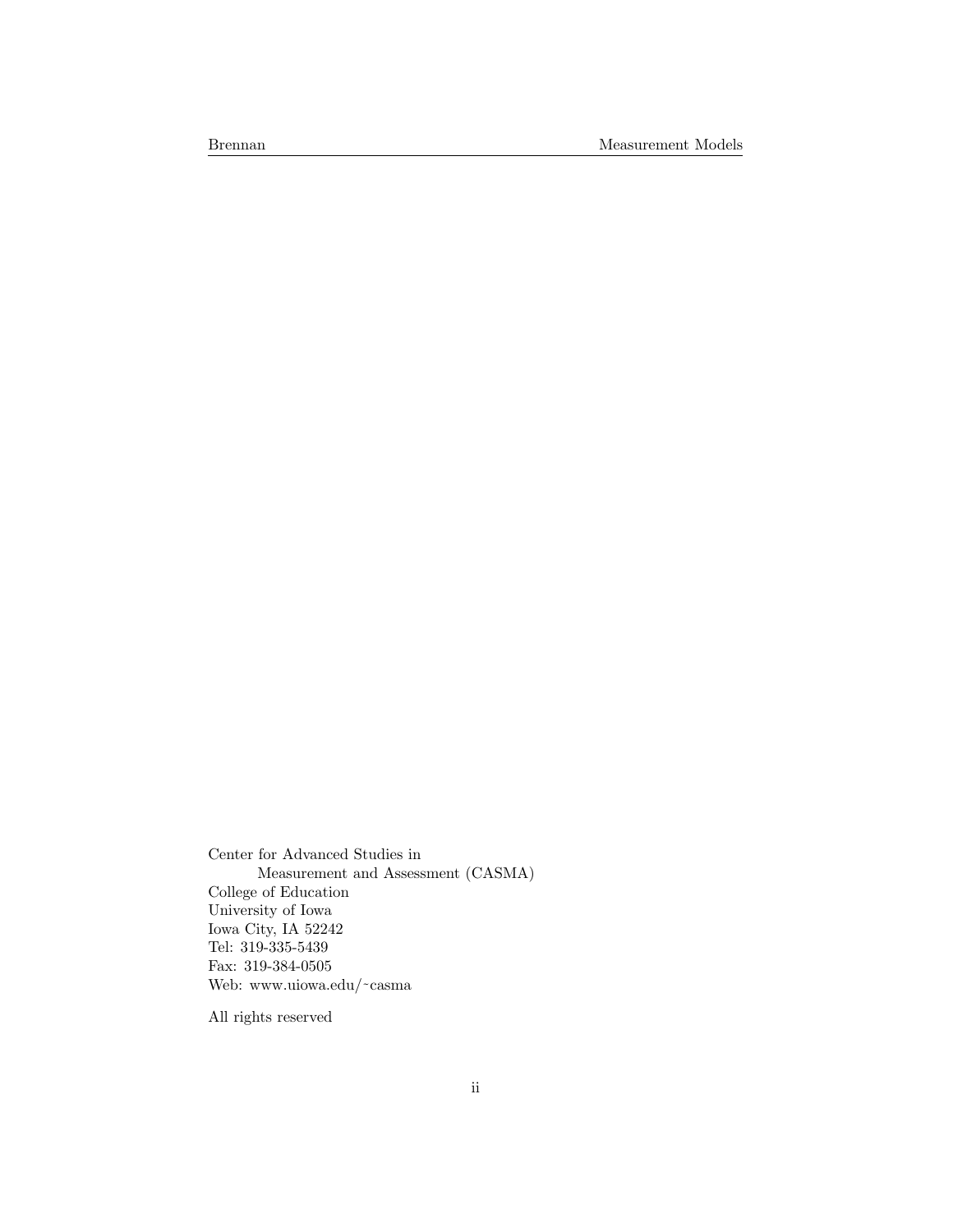# **Contents**

| Abstract                                                        | iv |
|-----------------------------------------------------------------|----|
| Introduction                                                    |    |
| Some Background and History                                     | 1  |
|                                                                 | 1  |
|                                                                 | 3  |
|                                                                 | 5  |
|                                                                 | 8  |
| Inconsistencies Across Models                                   | 8  |
|                                                                 | 9  |
|                                                                 | 10 |
|                                                                 | 11 |
|                                                                 | 14 |
| How Should Scores from Various Tests be Combined? $\dots \dots$ | 15 |
| <b>Concluding Comments</b>                                      | 16 |
| References                                                      | 18 |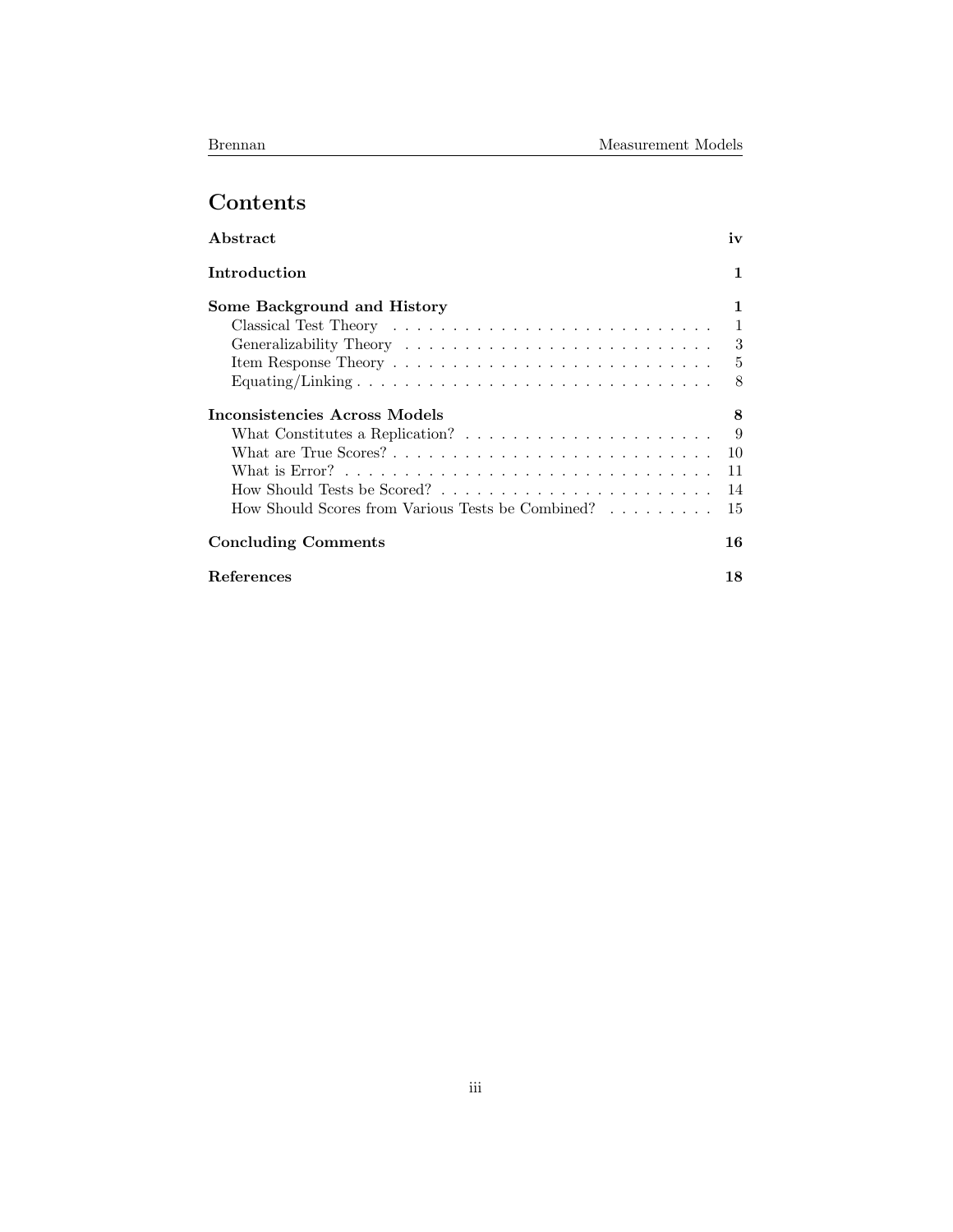## **Abstract**

Almost always the psychometric tasks associated with a large-scale testing or assessment program involve the use of several psychometric models such as classical test theory, generalizability theory, item response theory, and equating/linking models. On a superficial level, these models sometimes seem to provide nothing more than different ways to address the same issues. However, a deeper consideration often reveals inconsistencies or ambiguities that have been considered only occasionally in the literature.

After brief discussions of each of these four models, inconsistencies or ambiguities among them are illustrated in the context of five questions: what constitutes a replication; what are true scores; what is error; how should tests be scored; and how should scores from various tests be combined? These are not an all-inclusive set of relevant questions, and the discussions provided are not intended to be particularly extensive. However, these questions represent fundamental concerns in measurement, and the discussions illustrate some important differences among the models in how they approach measurement issues.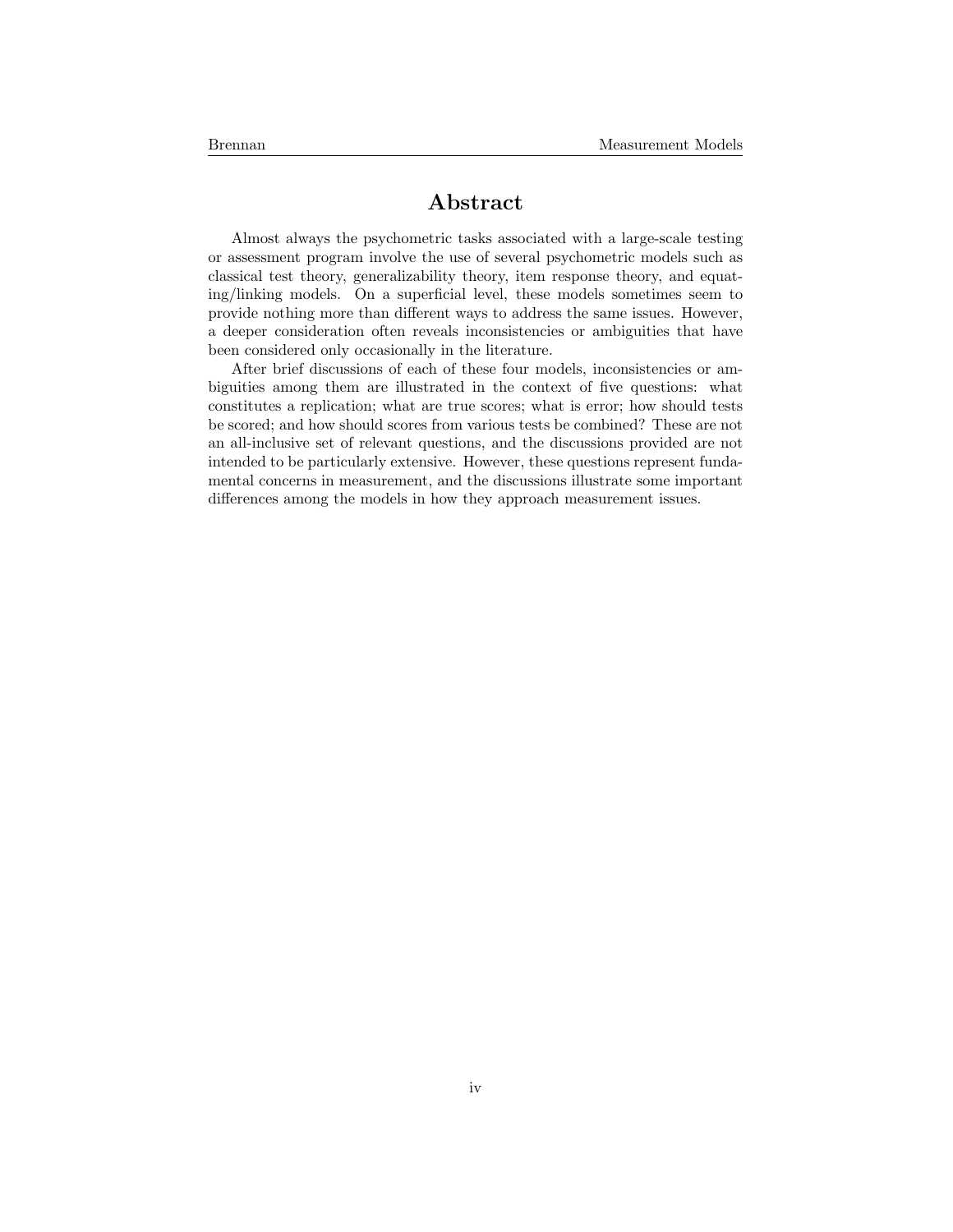## **Introduction**

Almost always the psychometric tasks associated with a large-scale testing or assessment program involve the use of several psychometric models to address various tasks. On a superficial level, these models sometimes seem to provide nothing more than different ways to address the same issues. A deeper consideration of the models, however, often reveals discontinuities, inconsistencies, or ambiguities that potentially threaten the inferences drawn about the psychometric characteristics of the testing program. For the most part, these problems have been ignored to date—in both the theoretical literature and in actual practice. The purposes of this paper are to: (a) provide a brief overview of various measurement models focusing primarily upon some of the more salient similarities and differences in the model assumptions; and (b) to discuss a few of the inconsistencies among models that have both theoretical and practical implications. The models considered are:  $(1)$  classical test theory;  $(2)$  generalizability theory; (3) item response theory; and (4) equating/linking models. It might be more appropriate to characterize equating/linking as a methodology rather than a model, but we overlook this terminological issue here for the sake of simplicity.

# **Some Background and History**

It is relatively rare for a paper or book chapter to treat more than one measurement model. Sometimes two are discussed (e.g., Feldt & Brennan, 1989, discuss classical theory and generalizability theory; Bechger, Béguin, Maris,  $\&$ Verstralen, 2003, discuss classical test theory and item response theory). Almost never is there a discussion of three or more models (but see Nugent & Hankins, 1992). Yet, many if not most large-scale measurement programs employ all of the models discussed here.

Furthermore, almost certainly, just about all states will employ all of these models in their efforts to satisfy the requirements of the No Child Left Behind Act (NCLB, 2002). For example, classical theory is likely to be used to provide typical reliability coefficients (e.g., Coefficient alpha and its associated standard error of measurement). Generalizability theory is likely to be used to provide reliability-like coefficients and SEMs for writing assessments and other types of performance assessments. Item response theory is likely to be used to characterize items, select items for a test, and perhaps even score tests. Equating/linking procedures will be necessary to relate scores on a current year's assessment to scores on a previous year's assessment, as well as to link scores across various grades. Some approaches to equating/linking rely on descriptive statistics, solely; other approaches rely on classical test theory or variants of it; still other approaches rely on item response theory.

### **Classical Test Theory**

Extensive treatments of classical test theory are provided by Gulliksen (1950), Lord and Novick (1969), and Feldt and Brennan (1989). The theory is based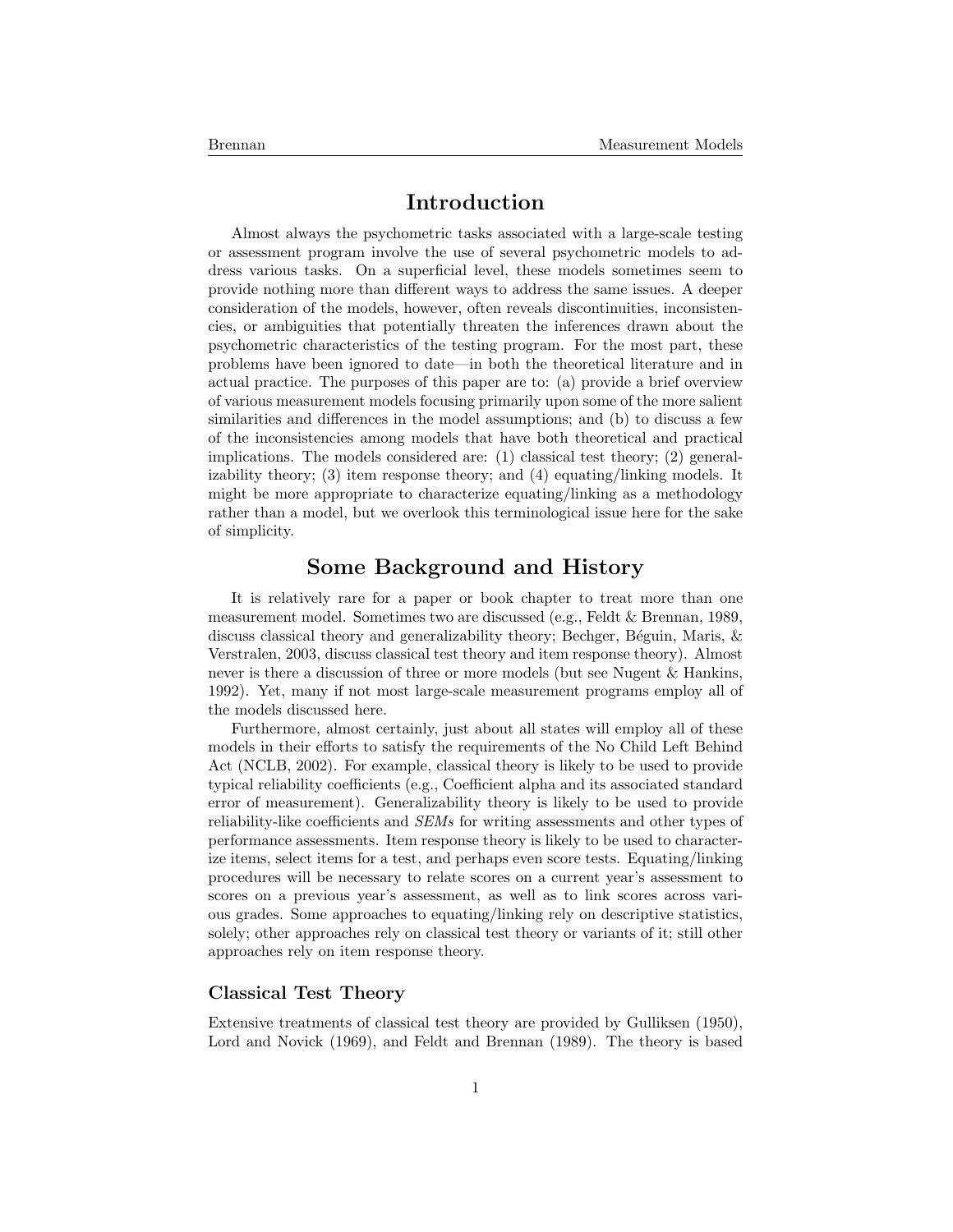on the extraordinarily simple, and seemingly self-evident, equation  $X = T + E$ , where  $X$  is observed score,  $T$  is true score, and  $E$  is error score. The model is deceptively simple, however, because the two terms on the right-hand side are latent, or unobservable. For the model to be useful, therefore, additional definitions and assumptions are required. In most treatments of classical test theory, the first definition stated is that *T* is the expected value of *X* over replications of the measurement procedure, which leads to *E* having an expected value of zero. Then it is often assumed that the covariance of *T* and *E* is zero. These are the central assumptions (not the only ones) that lead to the usual results in classical test theory. A crucial aspect of these assumptions is encapsulated in the phrase "replications of the measurement procedure."

As discussed extensively by Brennan (2001a, c), the history of classical test theory is replete with different perspectives on, and even arguments about, "What constitutes a replication of a measurement procedure?" Different answers lead to different conclusions about results such as reliability. As stated by Brennan (2001c):

Reliability, broadly conceived, involves quantifying the consistencies and/or inconsistencies in examinee scores. It has been stated that, "A person with one watch knows what time it is; a person with two watches is never quite sure." This simple aphorism highlights how easily investigators can be deceived by having information from only one element of a larger set of interest. (p. 7)

In short, the notion of replications is central to a conceptualization of *T* in classical test theory, and replications are necessary to estimate reliability. These replications may be somewhat contrived (e.g., all possible split halves), but replications in some form are necessary for estimating reliability. Focusing on replications inevitably causes users of scores to be more uncertain about their decisions (and appropriately so) than otherwise would be the case (Brennan, 1998a).

Traditionally, in classical test theory two types of statistics predominate: reliability coefficients  $(r)$  and standard errors of measurement  $(SEMs)$ . For a typical examinee these statistics are related by the formula  $SEM = S\sqrt{1-r}$ , where *S* is the standard deviation of observed scores, and *SEM* is sometimes called the "overall" SEM . A reliability coefficient can be defined as the correlation between replications (actual or hypothetical) of a measurement procedure. Consequently, there are as many different values for a reliability coefficient and its corresponding overall SEM as there are definitions of what constitutes a replication. A particular examinee's conditional SEM is the standard deviation of the observed scores for the examinee, which characterizes the uncertainty in the examinee's observed scores. The average of conditional SEMs is the overall SEM .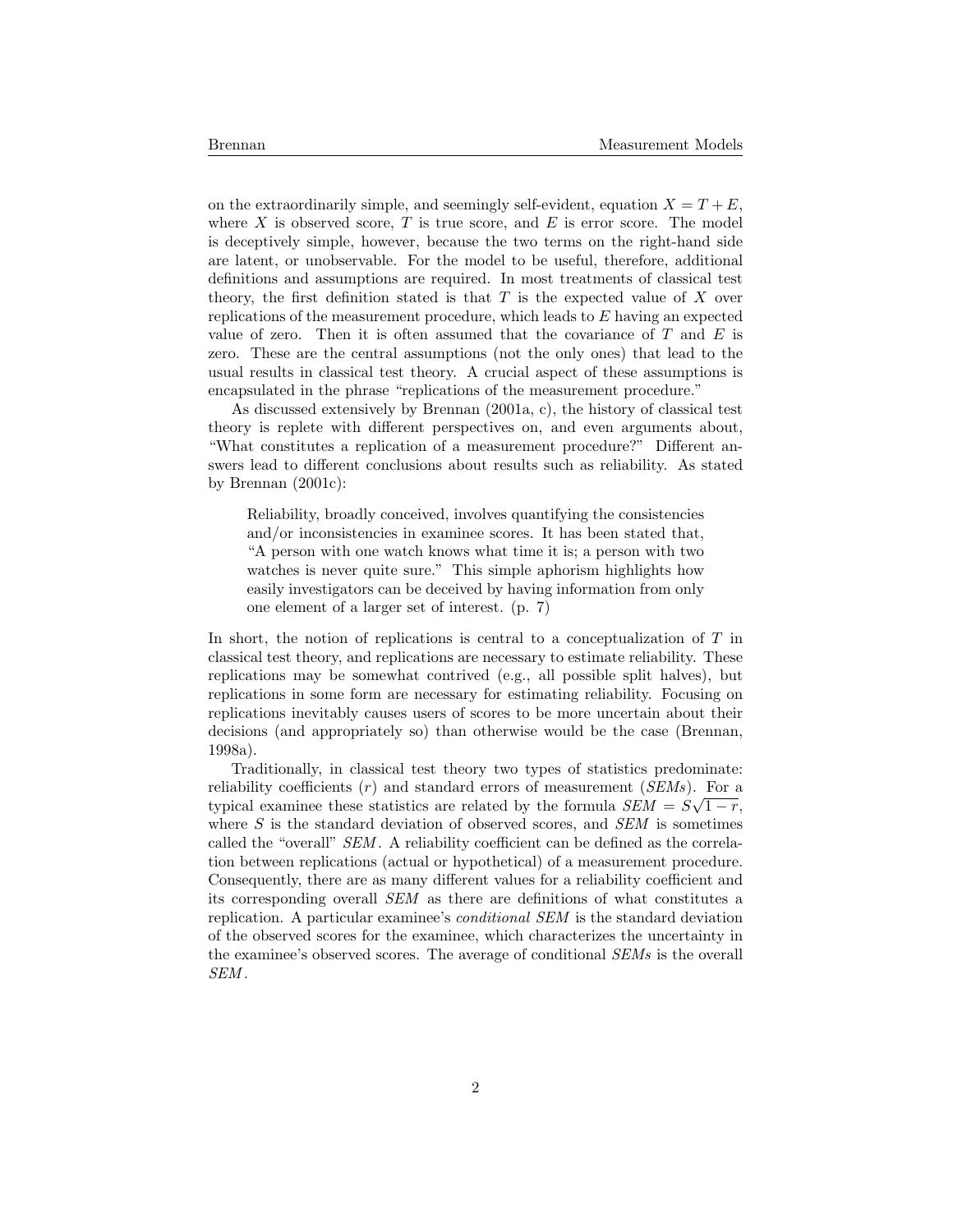#### **Generalizability Theory**

Generalizability theory can be viewed an extension or liberalization of classical test theory through an application of certain analysis of variance (ANOVA) procedures to measurement issues. The defining treatment of generalizability theory was provided by Cronbach, Gleser, Nanda, and Rajaratnam (1972). Brennan (2001b) provides a recent extensive treatment. Brennan (1983, 1992) provides a relatively detailed treatment. Shavelson and Webb (1991) provide an introductory monograph.

In classical test theory, *E* is a single undifferentiated random error term. As such, any single application of classical test theory cannot distinguish among multiple sources of error. By contrast, when Fisher (1925) introduced ANOVA, he

revolutionized statistical thinking with the concept of the factorial experiment in which the conditions of observation are classified in several respects. Investigators who adopt Fisher's line of thought must abandon the concept of undifferentiated error. The error formerly seen as amorphous is now attributed to multiple sources, and a suitable experiment can estimate how much variation arises from each controllable source (Cronbach et al., 1972, p. 1).

In short, generalizability theory liberalizes classical theory by employing ANOVA methods that allow an investigator to disentangle multiple sources of error that contribute to the undifferentiated *E* in classical theory.

In discussing the genesis of generalizability theory, Cronbach (1991) states:

In 1957 I obtained funds ...to produce, with Gleser's collaboration, a kind of handbook of measurement theory. ..."Since reliability has been studied thoroughly and is now understood," I suggested to the team, "let us devote our first few weeks to outlining that section of the handbook, to get a feel for the undertaking." We learned humility the hard way—the enterprise never got past that topic. Not until 1972 did the book appear . . . that exhausted our findings on reliability reinterpreted as generalizability. Even then, we did not exhaust the topic.

When we tried initially to summarize prominent, seemingly transparent, convincingly argued papers on test reliability, the messages conflicted. (pp. 391–392

To resolve these conflicts, Cronbach and his colleagues devised a rich conceptual framework and married it to analysis of random-effects variance components. The net effect is "a tapestry that interweaves ideas from at least two dozen authors" (Cronbach, 1991, p. 394).

Although classical test theory and ANOVA can be viewed as the parents of generalizability theory, the child is both more and less than the simple conjunction of its parents, and appreciating generalizability theory requires an understanding of more than its lineage. For example, although generalizability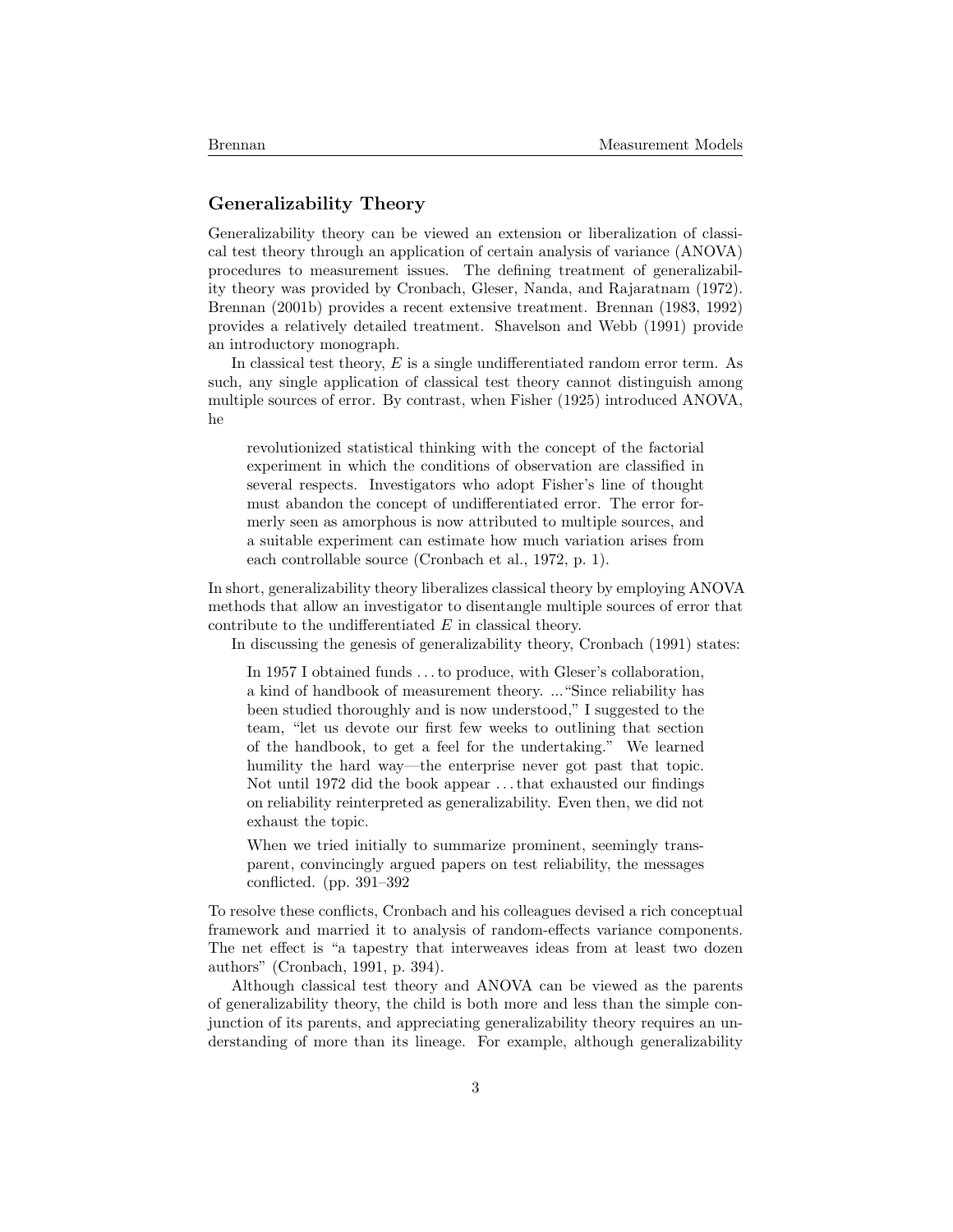theory liberalizes classical test theory, not all aspects of classical theory, as explicated by Feldt and Brennan (1989), are incorporated in generalizability theory. Also, not all of ANOVA is relevant to generalizability theory; indeed, some perspectives on ANOVA are inconsistent with generalizability theory. In addition, the ANOVA issues emphasized in generalizability theory are different from those that predominate in many experimental design and ANOVA texts. In particular, generalizability theory concentrates on variance components and their estimation.

Perhaps the most important aspect and unique feature of generalizability theory is its conceptual framework. Among the concepts are universes of admissible observations and G (generalizability) studies, as well as universes of generalization and D (decision) studies. Basically, a universe of admissible observations specifies all the facets that are of potential interest to an investigator for some purpose, and a G study is conducted to estimate variance components associated with this universe. These G study variance components are for single conditions of the facets, and they can be used in turn to estimate variance components for multiple conditions of facets (e.g., the specific number of items in a test, the number of raters for an assessment, etc.) that characterize a D study and a universe of generalization—the universe to which an investigator wants to generalize based on the scores for a specific instance of a measurement procedure. Another way of viewing a universe of generalization is to say that it is the set of all replications of the measurement procedure. A single G study can provide a basis for estimating results for a number of D studies and universes of generalization that can differ with respect to which facets are fixed and which are random, the sample sizes for facets, and the structure of the D study.

For example, a G study might be conducted for a writing assessment in which the facets in the universe of generalization are essay prompts (*t*) and raters (*r*). If a sample of persons  $(p)$  is administered  $n<sub>t</sub>$  prompts each of which is evaluated by  $n_r$  raters, the G study design can be characterized as  $p \times t \times r$ , and ANOVA procedures can be used to estimate the seven variance components associated with this design:  $\sigma^2(p)$ ,  $\sigma^2(t)$ ,  $\sigma^2(r)$ ,  $\sigma^2(pt)$ ,  $\sigma^2(pr)$ ,  $\sigma^2(tr)$ , and  $\sigma^2(pt)$ . Then, reliability-like coefficients and error variances can be estimated for various D study designs and universes of generalization, such as the following.

- 1. The D study design is  $p \times T \times R$  with decisions based on examinee mean scores over  $n'_t = 3$  prompts and  $n'_r = 2$  raters, under the assumption that prompts and raters are random effects. This means that generalization is intended to a wider universe of prompts and raters.
- 2. Same D study design as in Example 1, but  $n'_t$  and  $n'_r$  are different from 3 and 2, respectively.
- 3. Same D study design as in Example 1, but it is assumed that prompts are fixed effects and raters are random effects. This means that generalization is intended to a wider universe of raters than the  $n'_r$  raters used in the D study. Stated differently, every instance of the measurement procedure in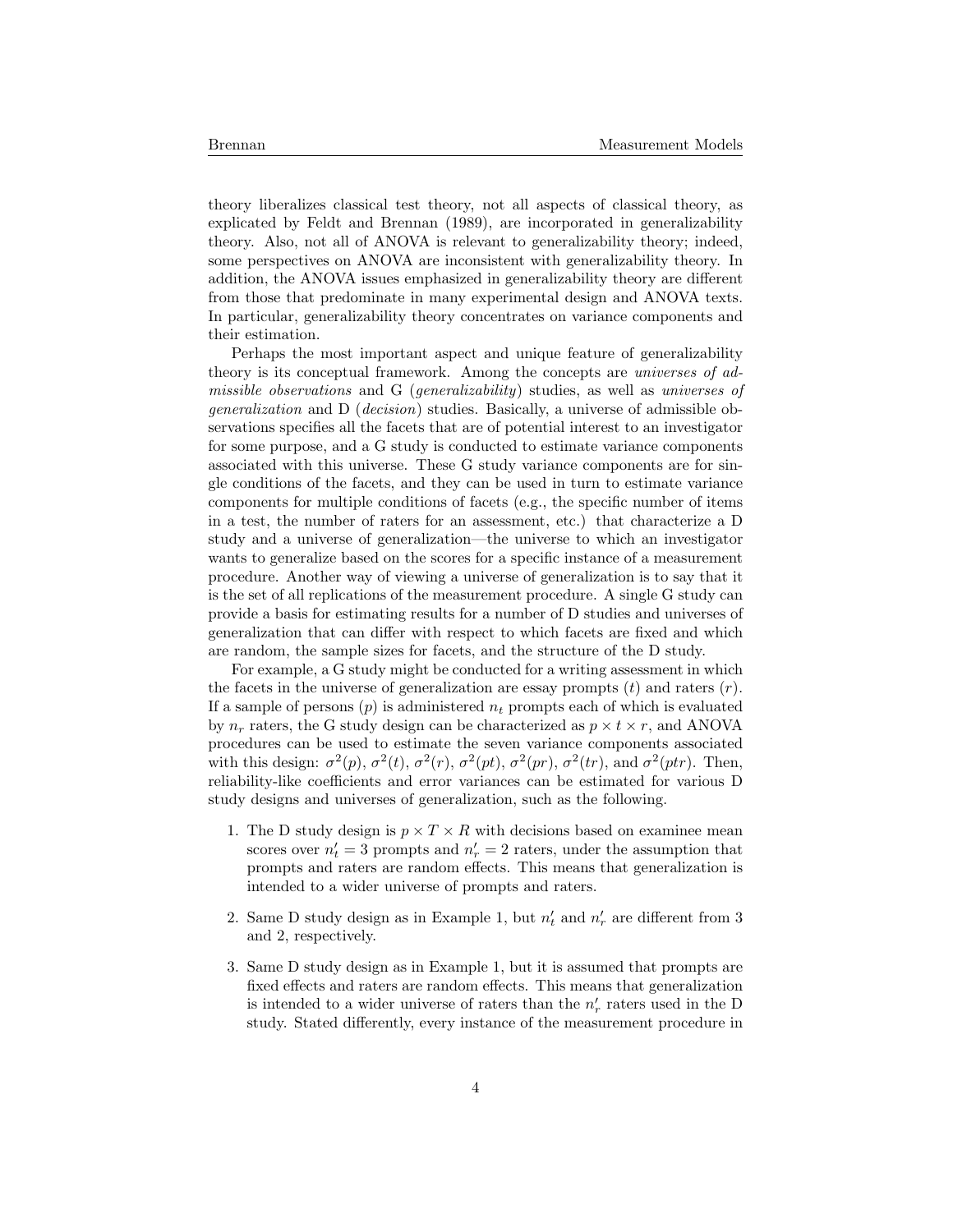the universe of generalization would involve the same set of  $n'_t$  prompts but a different set of  $n'_r$  raters.

- 4. The D study design is  $p \times (R:T)$ , where the colon is read "nested within." Decisions are based on examinee mean scores over  $n'_t = 3$  prompts with each prompt evaluated by a different set of  $n'_r = 2$  raters, under the assumption that prompts and raters are random effects.
- 5. Same D study design as in Example 4, but it is assumed that prompts are fixed effects and raters are random effects.

These examples illustrate the flexibility of generalizability theory.

Generalizability theory can distinguish among several types of error variances, including, most importantly, relative error variance and absolute error variance. Relative error variance,  $\sigma^2(\delta)$ , is appropriate when decisions about objects of measurement (usually persons) are based on rank ordering. By contrast, absolute error variance,  $\sigma^2(\Delta)$ , is appropriate when the errors of interest are the actual differences between observed scores and universe scores (analogous to true scores in classical test theory). Various reliability-like coefficients are typically employed in generalizability theory including generalizability coefficients that employ  $\sigma^2(\delta)$  and phi coefficients that use  $\sigma^2(\Delta)$ . More recently, other measures of precision that are somewhat reminiscent of indices in the physical sciences have been proposed by Kane (1996).

The foregoing description of generalizability theory is more correctly a description of univariate generalizability theory in the sense that each object of measurement has only one universe score. In multivariate generalizability theory, each examinee has multiple universe scores, each of which corresponds to a level of a fixed facet. In fact, a univariate generalizability analysis with a fixed facet is really a simplified version of a more informative multivariate analysis. A commonly occurring multivariate example is a test organized according to a table of specifications (see Brennan, 2001b, sect. 9.1, for an overview). In this example, each category in the table constitutes a level of a fixed facet, and within each category there is a simple persons-crossed-with-items  $(p \times i)$  design. The actual scores used to make decisions are a weighted composite of the category scores. Often, the weights are proportional to the numbers of items in the various categories, but the theory makes no such restriction. Multivariate generalizability theory is extraordinarily flexible because it can faithfully model so many different types of measurement procedures.

#### **Item Response Theory**

In item response theory, examinee responses are modeled at the item level, whereas, for the most part, classical test theory and generalizability theory focus on test scores over items. There are numerous item response theory models; some for dichotomously-scored items and others for polytomous items. These models express the probability of an examinee's response to an item as a function of an underlying latent or proficiency variable usually denoted *θ* and defined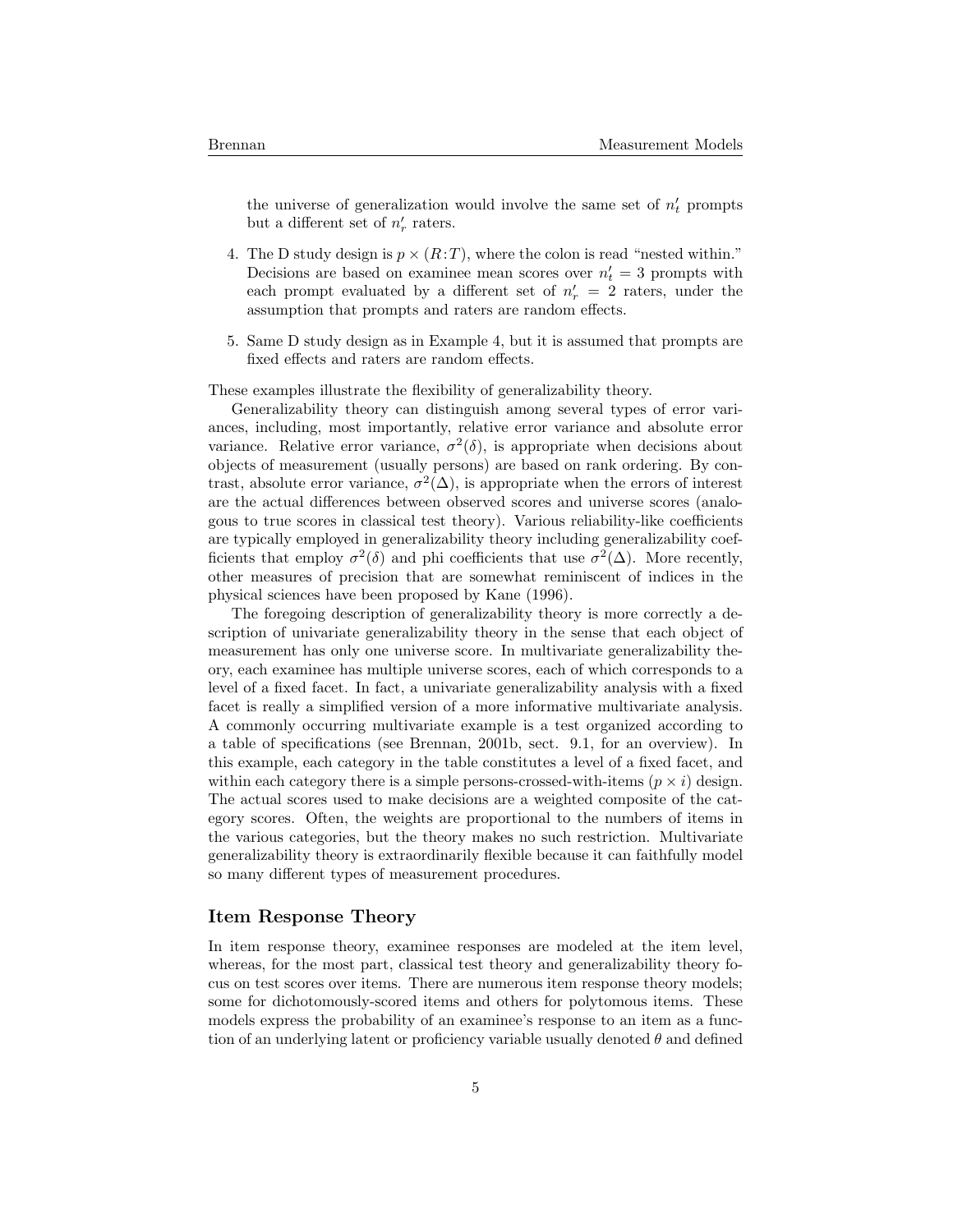over the range  $-\infty < \theta < \infty$ . Lord (1980) provides an authoritative treatment of item response theory. A particularly readable treatment is provided by Hambleton, Swaminathan, and Rogers (1991).

For dichotomously-scored items, the three-parameter logistic (3PL) model is very frequently discussed. For this model, it is assumed that the probability (*P*) that an examinee with ability  $\theta$  will get item *j* correct is

$$
P_j(\theta) \equiv P(x_j = 1 | \theta; a_j, b_j, c_j) = c_j + (1 - c_j) / \{1 + \exp[-Da_j(\theta - b_j)]\}, \quad (1)
$$

where  $x_j$  is the response to the item,  $b_j$  is the item "difficulty" parameter,  $a_j$ is the item "discrimination" parameter,  $c_j$  is the lower asymptote or "pseudo guessing" parameter, and  $D = 1.7$ . Equation 1 is sometimes called an item characteristic curve, ICC, or item response function. The  $b_j$  parameter is the value of  $\theta$  at which  $P_i(\theta) = .5(1 - c_i)$ . The  $a_i$  parameter is proportional to the slope at the point  $\theta = b_j$ , which is the inflection point of the ICC. Typically, the  $c_i$  parameter is close to the probability of getting the item correct by random guessing.

There are two frequently cited special cases of Equation 1. Setting  $c_i = 0$ gives the two parameter logistic model (2PL). Setting  $c_i = 0$ ,  $a_i = 1$ , and  $D = 1$ gives the one parameter logistic model  $(1PL)$ , or the Rasch model.<sup>1</sup> Also, each of these logistic models (in particular, the 2PL model) is sometimes viewed as an approximation to a corresponding normal ogive model (see Lord & Novick, 1968, p. 399).

In addition to Equation 1, there are two crucial assumptions in item response theory: unidimensionality and local independence. The assumption of unidimensionality means that examinee ability or proficiency can be described completely by a single latent variable, denoted  $\theta$  here. The assumption of local (or conditional) independence means that, for any examinee (or, equivalently, any population of examinees with the same  $\theta$ ), examinee responses to items are statistically independent. The local independence assumption means that there are no dependencies among the items other than those that are attributable to  $\theta$ . Strictly speaking, this characterization of item response theory is a description of unidimensional item response theory. Although multidimensional models are less frequently discussed, they are sometimes used in simulations, and they are occasionally used in the National Assessment of Educational Progress (NAEP).

The item response theory models discussed above are for dichotomous data. There are a number of models that have been proposed for polytomous data. These models use more complicated expressions than Equation 1, but the assumptions of unidimensionality and local independence are still required.

For a test with *n* items, a test characteristic curve (TCC) in the total-score

<sup>1</sup>Proponents of the Rasch model sometimes quarrel with this characterization of the model by noting that the Rasch model can be developed from different principles that do not require it to be viewed as a simplifying case of Equation 1 (see, for example, Wright & Stone, 1979, chap 1).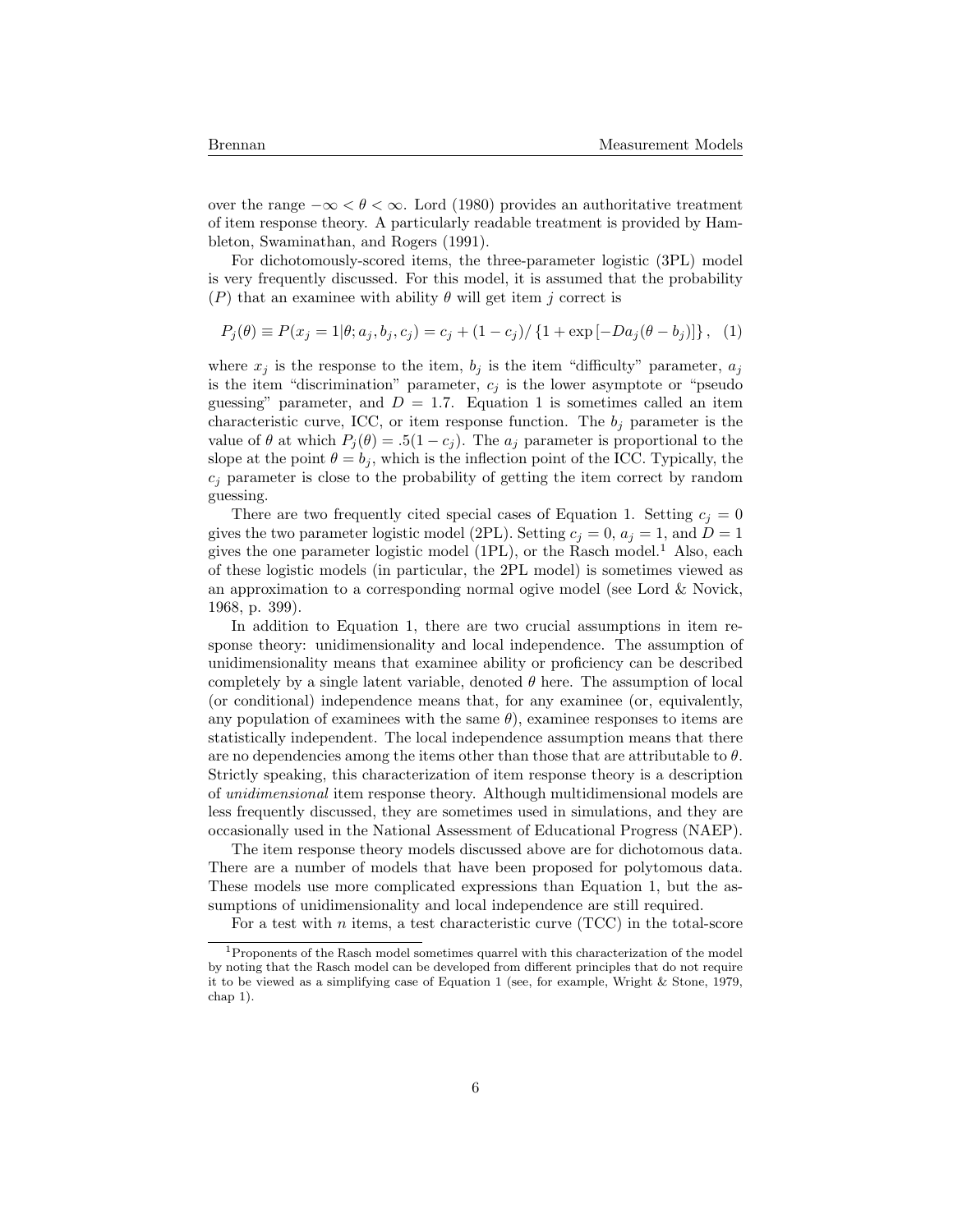metric is simply the sum of the *n* ICCs:

$$
\tau_{irt}|\theta = \sum_{j=1}^{n} P_j(\theta),\tag{2}
$$

where  $\tau_{irt}$  is the true score in item response theory, which is a non-linear transformation of *θ*. Equation 2 provides the expected observed score (in the total score metric) for an examinee with ability *θ*.

In item response theory the concept of "information" is used to describe items and tests, and to obtain certain standard errors. For dichotomouslyscored items, the information provided by item *j* is given by the item information function:

$$
I_j(\theta) = \frac{[P'_j(\theta)]^2}{P_j(\theta)[1 - P_j(\theta)]},\tag{3}
$$

where  $P'_{j}(\theta)$  is the first derivative of  $P_{j}(\theta)$  with respect to  $\theta$ . The test information function is simply the sum of the item information functions:

$$
I(\theta) = \sum_{j=1}^{n} I_j(\theta).
$$
 (4)

Given the form of Equation 4, it is clear that items contribute independently to the test information function, which is not true in classical test theory. For example, in classical test theory, item discrimination indices are dependent on the characteristics of the other items in the test.

The precision with which abilities are estimated (under maximum likelihood) is related to the test information function in the following manner

$$
SE(\hat{\theta}) = \frac{1}{\sqrt{I(\theta)}},\tag{5}
$$

where  $\hat{\theta}$  is the maximum likelihood estimator of  $\theta$ . For any given value of  $\theta$ , Equation 5 provides what is called the conditional standard error of estimation, or conditional SEE. This serves a role similar to that of the conditional SEM in classical test theory.

 $\theta$  is usually scaled to have a mean of 0 and a standard deviation of 1. Any monotonic transformation of  $\theta$  could serve equally well (see Lord, 1980, pp. 84–88). However, different non-linear transformations of *θ* lead to different test information functions and, hence, different SEE functions.

Item response theory involves certain indeterminacies. Referring to Equation 1, if we replace  $\theta$  by  $\theta^* = \alpha \theta + \beta$ ,  $b_j$  by  $b_j^* = \alpha b_j + \beta$ , and  $a_j$  by  $a_j/\alpha$ , then  $P_i(\theta)$  is unchanged. This means that the origin and unit for measuring ability are purely arbitrary. So, for example, if we determine the  $b_j$  for a set of items based on one group of examinees and then independently for a second group, we would not expect the two sets of  $b_j$  to be identical. Rather, they would be related by a linear transformation—the same linear transformation that relates  $\theta$  for the two groups. That is the basis for item response theory equating of two forms of the same test.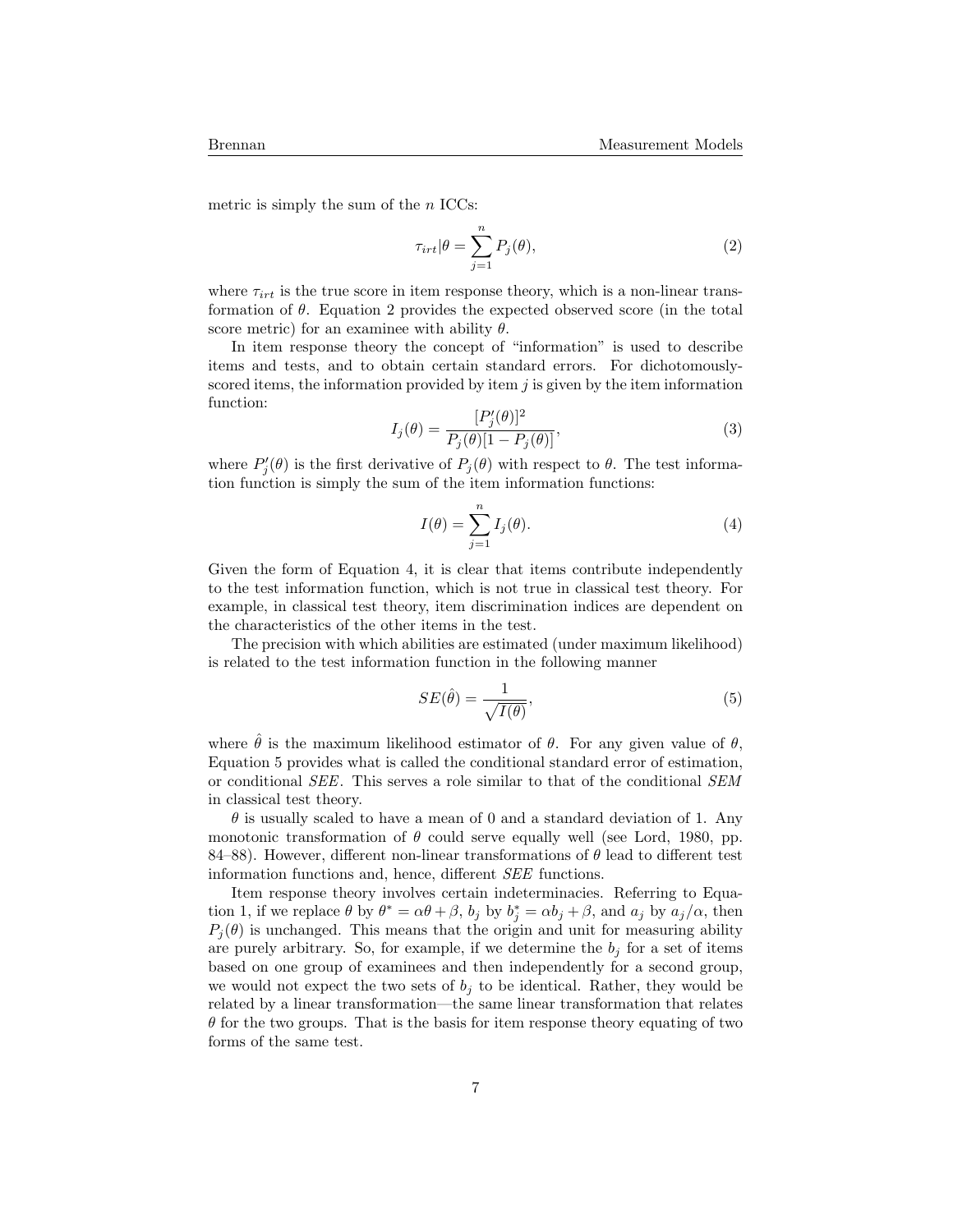### **Equating/Linking**

Equating is a process for transforming scores on one form of a test to the scale of another form, where both forms are constructed according to the same content and statistical specifications. Methodology for equating is discussed extensively by Kolen and Brennan (2004). When the forms differ in their content and/or statistical specifications, the transformation is referred to as a linking. In addition, the word "linking" is used for a relationship between scores on *different* tests. Linking has been discussed by Mislevy (1992), Linn (1993), Feuer (1999), and Kolen and Brennan (2004), among others. There are numerous types of linking, a variety of perspectives on the matter, and a large number of relevant publications. The common denominator between equating and linking is that the end result is a transformation that relates scores on two or more forms or tests, but the strength of the relationship is very much dependent on the similarity of the forms or tests and the conditions under which they are administered.

Equating/linking is an important issue for practically every testing program. For example, K-12 testing programs use equating procedures to transform scores on new forms of their tests to some original scale. Linking procedures are used to relate scores for tests developed for different grades. For many states, the NCLB Act will necessitate the development of many more tests than in the past (e.g., every-student testing in math, reading, and eventually science in grades 3-8), which will lead to a substantial increase in the amount and difficulty of equating/linking.

The methodologies used in equating and linking are an eclectic set. Some procedures (e.g., observed-score equipercentile equating) don't even formally recognize the existence of true scores, which are central to classical test theory, generalizability theory, and item response theory. Other procedures (e.g., item response theory true-score equating) provide transformations in terms of true scores, which are unusable in practice unless one substitutes observed scores for true scores. That is precisely what is usually done, but there is no theoretical justification for doing so. Given these types of discontinuities, it is perhaps remarkable how well equating usually seems to work, but it is also disconcerting that there is often only a tenuous relationship between equating/linking procedures and various elements of the previously discussed models.

# **Inconsistencies Across Models**

The models that have been discussed are quite well developed and widely used, but, in many respects, they are not well integrated. For example, it is not at all unusual for an assumption used in, say, equating test forms to be blind to an assumption used to document the reliability of scores for those forms.

In considering relationships among models, it is important to pay attention to both mathematical and conceptual issues. Mathematics can address syntactical similarities, but semantics and inference require attention to conceptual issues. Of the models discussed above, the two that are probably the most closely integrated are classical test theory and generalizability theory. Both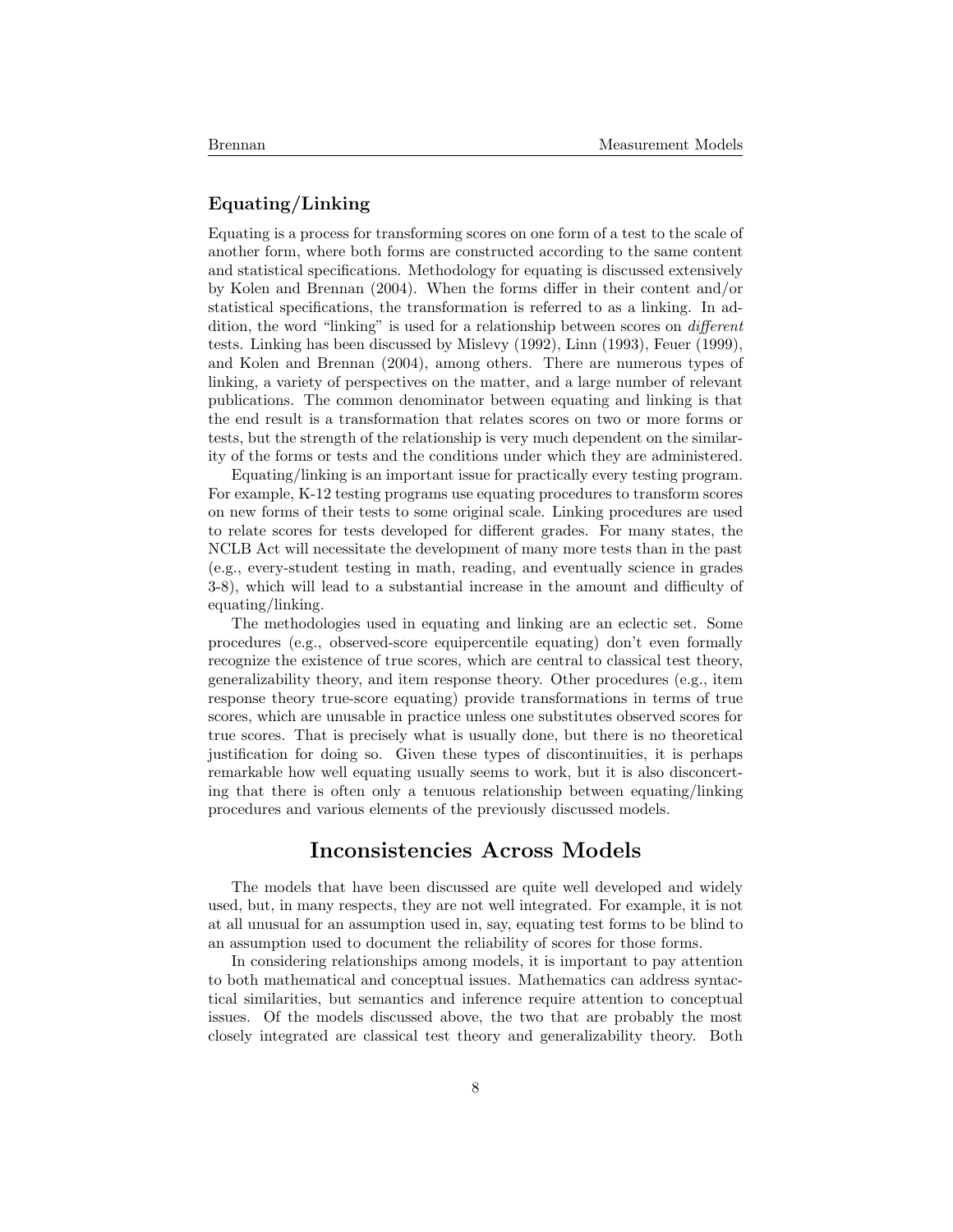conceptually and mathematically, it can be argued that classical test theory is a special case of generalizability theory. It can also be argued that classical test theory is a special case of item response theory, but such arguments are sometimes more mathematical than conceptual, even though some of the words used in both theories (e.g., difficulty and discrimination) are the same.

Perhaps the most obvious inconsistency among these models is that item response theory pays particular attention to items, whereas the other models are largely test-score based. However, this obvious difference is not nearly as important as differences in what constitutes a replication, differences in definitions of true scores, differences in the conceptualization and estimation of error, differences in how tests are scored (i.e., how true scores or values of a latent variable are estimated, and different perspectives about how scores from various tests should be combined. These five issues are discussed next.

### **What Constitutes a Replication?**

Reliability (either a coefficient or an  $SEM$ ) involves quantifying the consistencies and/or inconsistencies in examinee scores over replications. It follows that grasping the concept of reliability and its estimates involves grappling with the question: "What constitutes a replication of a measurement procedure?" (See Brennan, 2001a.)

Generalizability theory is especially well-suited for providing a detailed specification of replications. However, we do not need to invoke the full conceptual framework of generalizability theory to capture one very important distinction namely, the notion of replications is operationalized in part by specifying which sets of conditions of measurement (items, occasions, tasks, raters, etc.) are fixed for all replications and which are random (i.e., variable) over replications. In generalizability theory, a set of conditions of measurement is called a facet. So, the notion of replications involves specifying which facets are fixed and which are random.

Careful thought about replications requires that an investigator have clear answers to two questions:

- 1. What are the intended (possibly idealized) replications of the measurement procedure?
- 2. What are the characteristics of the data actually available, or to be collected, to estimate reliability?

It is particularly important to note that if a facet is intended to be random (Question 1), but it is effectively fixed—e.g., only one instance—in a particular set of data (Question 2), then any reliability coefficient computed using the data will likely overstate matters, and error variance will be understated.

Many apparent conflicts in reliability results can be explained by careful consideration of these matters. For example, conventional wisdom holds that group means are more reliable than scores for individuals. Brennan (1995) has shown that this conclusion is not necessarily true, and he has explained why it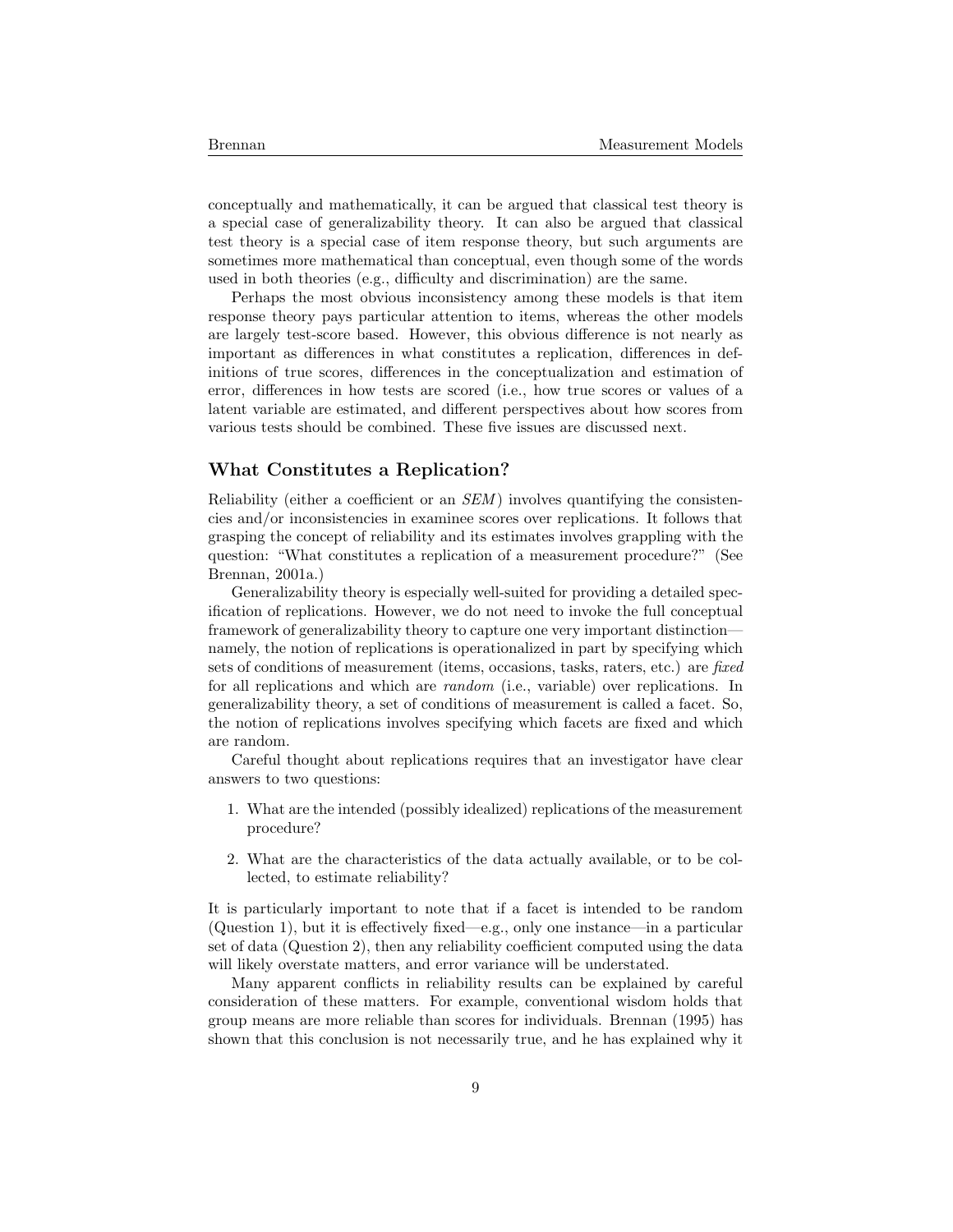can be false in terms of which facets are fixed and which are random for various group-mean reliability coefficients. Also, Brennan (2001b, pp. 127–129) has shown how differences in the magnitudes of traditional coefficients of reliability are explainable in terms of fixed versus random facets.

Historically, in item response theory, the terms "fixed" and "random" have not been widely used. However, these notions play a role in the theory. Specifically, in typical treatments of item response theory, the *n* items are fixed, or, more correctly, the parameters of the items are fixed. That is, a replication would involve a set of *n* items with *identically* the same item parameters. This notion of a replication is much more restrictive than that of classically parallel tests, and dramatically more restrictive than that of randomly parallel tests in generalizability theory. In effect, there is no assumed sampling of content in the usual item response theory models, whereas other models permit content sampling. One clear implication is that, all other things being equal, SEMs (or, more correctly, *SEEs*) in item response theory will be smaller than *SEMs* in classical test theory or generalizability theory solely because of model assumptions (see, Lee, Brennan, & Kolen, 2000, pp. 14–16).

#### **What are True Scores?**

Theories of measurement make repeated reference to true scores (or scores on some latent trait). As noted above, the most obvious example is the classical test theory model, but generalizability theory and item response theory have their own versions of these concepts. Since true scores are unobservable, they must be defined for these theories to have any utility. The manner in which these entities are defined can make a very big difference

For example, as noted by Brennan (2001c),

Lord and Novick (1968) go to considerable length distinguishing between the "expected-value" and "platonic" notions of true scores. Basically, the "expected-value" notion defines true score as the expected value of observed scores, whereas the "platonic" notion refers to a known-to-be-true attribute of an object. As Lord and Novick demonstrate, the two notions are not the same, and they can lead to considerably different results. Classical theory and generalizability theory employ the expected-value notion, but many public statements about true scores have a much more platonic flavor—i.e, true score is frequently discussed as if it were Truth. (p. 7)

Classical test theory and generalizability theory employ the expected-value notion of true score. By contrast, when item response theory is used with dichotomously-scored items, some of the arguments among proponents of the 1PL and 2PL models vis-a-vis the 3PL model are essentially arguments about what shall be considered true score. The 3PL model with its lower asymptote is reasonably consistent with defining true score as an expected value, because it acknowledges that a low-ability examinee has a positive probability of a correct response. By contrast, the 1PL and 2PL models require that low ability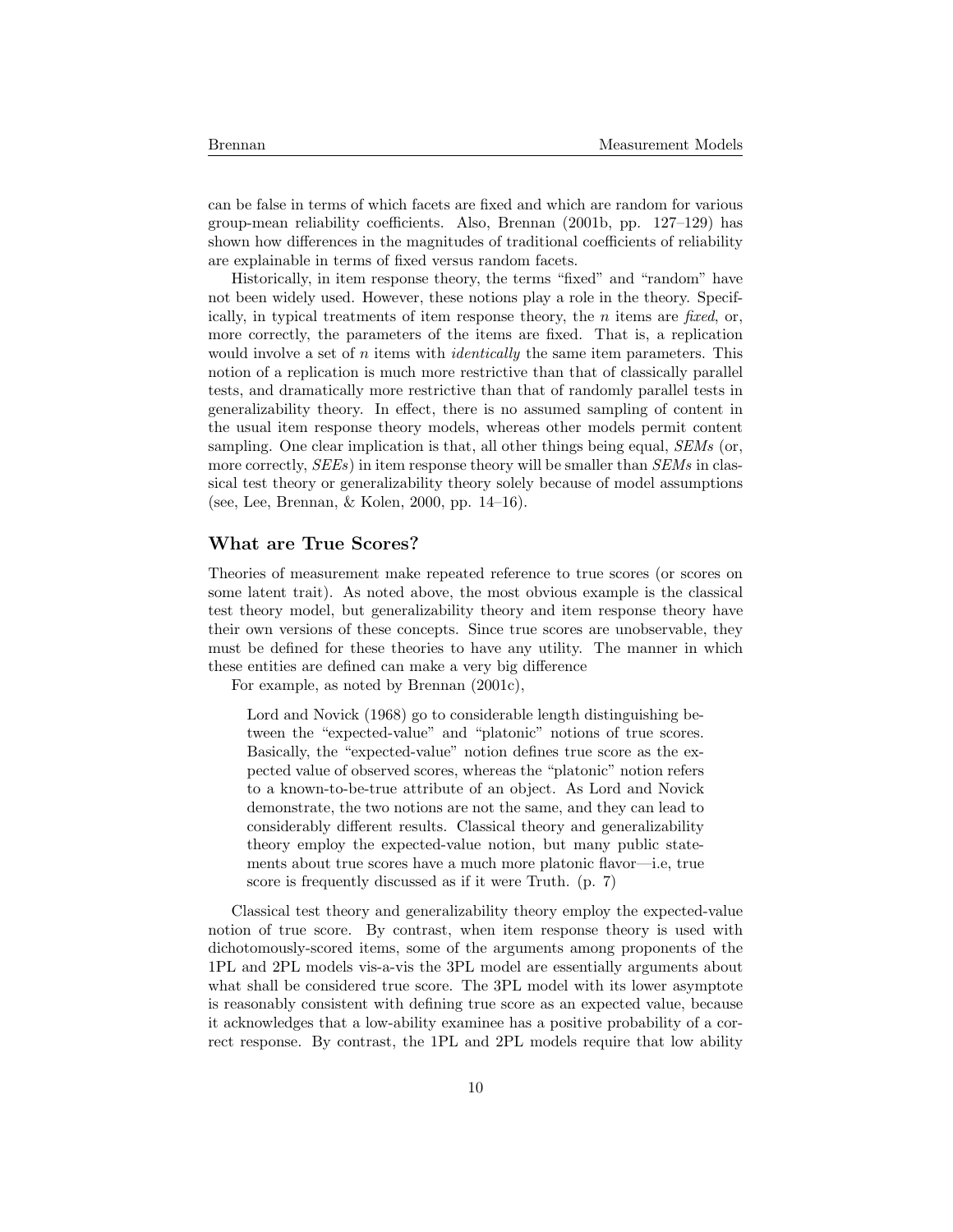examinees have a probability-of-correct response approaching zero. It appears that these latter models are based on defining true score in the more platonic sense of "knowing" the answer to an item, as opposed to getting it correct.<sup>2</sup>

Recall, as well, that in traditional treatments of item response theory, the *n* items in an analysis are fixed, which means that true scores given by the test characteristic curve in Equation 2 are for the fixed set of items. By contrast in classical test theory, true score is defined as the expected value of observed scores over forms that are "similar" in some sense, and in generalizability theory, true score (called "universe score") is the expected value over randomly parallel forms. These differences, which are often unacknowledged, have important theoretical and practical implications, especially for item response theory vis-a-vis the other two theories.

#### **What is Error?**

In his introduction to *Generalizability Theory* Brennan (2001) states:

The pursuit of scientific endeavors necessitates careful attention to measurement procedures, the purpose of which is to acquire information about certain attributes or characteristics of objects. However, the information obtained from any measurement procedure is fallible to some degree. This is evident even for a seemingly uncontroversial measurement procedure such as one used to associate a numerical value (measurement) with the length of an object. Clearly, the measurements obtained may vary depending on numerous conditions of measurement, such as the ruler used, the person who records the measurement, lighting conditions, and the like.

Although all measurements are fallible to some extent, scientists seek ways to increase the precision of measurement. To do so, they frequently average measurements over some subset of predefined conditions of measurement. This average measurement serves as an estimate of the "ideal" measurement that would be obtained (hypothetically) by averaging over all predefined conditions of measurement. A substantive question then becomes, "How many instances of which conditions of measurement are needed for acceptably precise measurement?" For example, if prior research has demonstrated that the choice of ruler has little influence on measurements of the length of certain objects, but considerable variability is associated with the persons who record measurements, then it is sensible to average measurements over many persons but few rulers.

Another way that scientists sometimes increase the precision of measurement is to fix one or more conditions of measurement. For example, a specific ruler might be used to obtain all measurements of

<sup>2</sup>Of course, these models might be adopted merely as approximations to the 3PL model or some other model.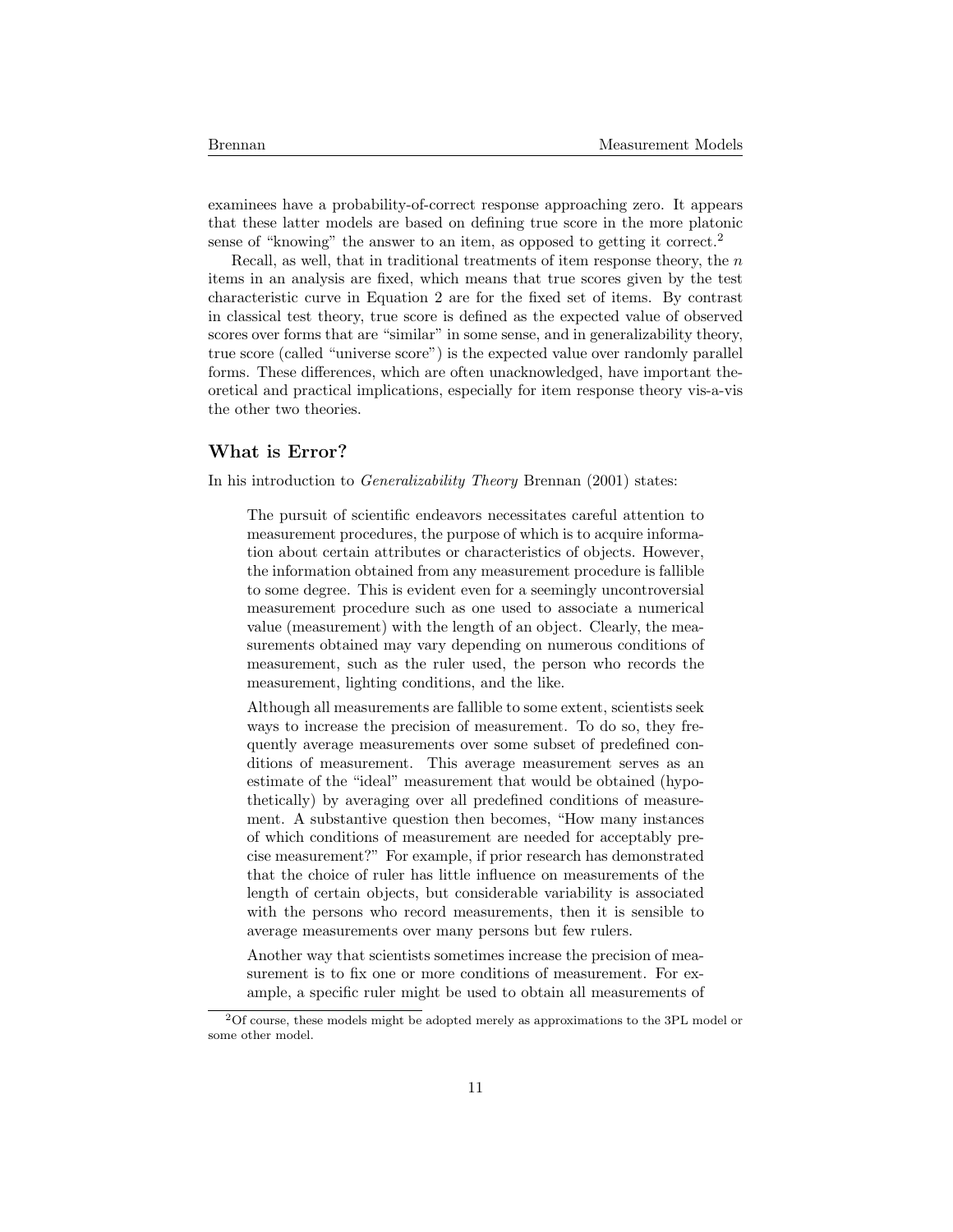the length of an object. However, the choice of a specific ruler for all measurements involves a restriction on the set of measurement conditions to which generalization is intended. In other words, fixing a condition of measurement reduces error and increases the precision of measurements, but it does so at the expense of narrowing interpretations of measurements. (p. 1)

Differences in the underlying notions of true score are a primary contributing factor to different conceptions and estimates of error. In classical theory and generalizability theory, error does not mean mistake, and it does not mean "model misfit" in the usual sense of that term. Rather, important aspects of error are defined directly or indirectly by the investigator. This is eminently obvious in generalizability theory which requires that the investigator explicitly define both true score (i.e., universe score) and the type of error under consideration. In classical theory, the investigator effectively defines error through specifying a data collection design. That is why traditional coefficients of internal consistency, stability, and stability and equivalence typically lead to different estimates of error variance. That is, the error variances associated with these coefficients are not different estimates of the same quantity; rather, they are estimates of different quantities. It is often unrecognized, but nonetheless true, that the investigator through various overt or hidden choices is actively involved in deciding what shall be considered as error.

There is no *E* term per se in item response theory, but there are different notions of error that are often discussed in the model. For example, the extent to which the model does not fit the data is a type of error. Rarely, however, is model misfit reported as a quantified amount; rather, various methodologies are employed to assess model (mis)fit. Also, the conditional SEEs given by Equation 5 are usually used in much the same way that conditional SEMs is used in classical test theory or generalizability theory. Very often, however, the two statistics are not comparable for any one of three reasons.

First, given the definition of the test information function in Equation 4, the  $SEE$  in Equation 5 applies only to maximum likelihood estimates ( $MLEs$ ) of *θ*. There are other item-response-theory estimators of *θ*; and, in many practical circumstances, number-correct scores (or transformations of them) are used to make decisions, even if item response theory is used for other purposes in the testing program. Under such circumstances, Equations 4 and 5 need to be modified.

Second, neglecting the difference between an *SEE* and an *SEM*, it is often stated that, under item response theory assumptions, conditional SEMs are larger at the extremes of the score scale than in the middle. By contrast, in classical test theory and generalizability theory, almost always conditional *SEMs* are smaller at the extremes than in the middle. This is a dramatic difference that is sometimes used as an argument against the credibility of conditional SEMs in classical test theory and generalizability theory. However, this difference is almost always an artifact arising from the choice of the  $\theta$  scale (see Brennan, 1998b, pp. 326–328), and, as noted above, there is no theoretical virtue to any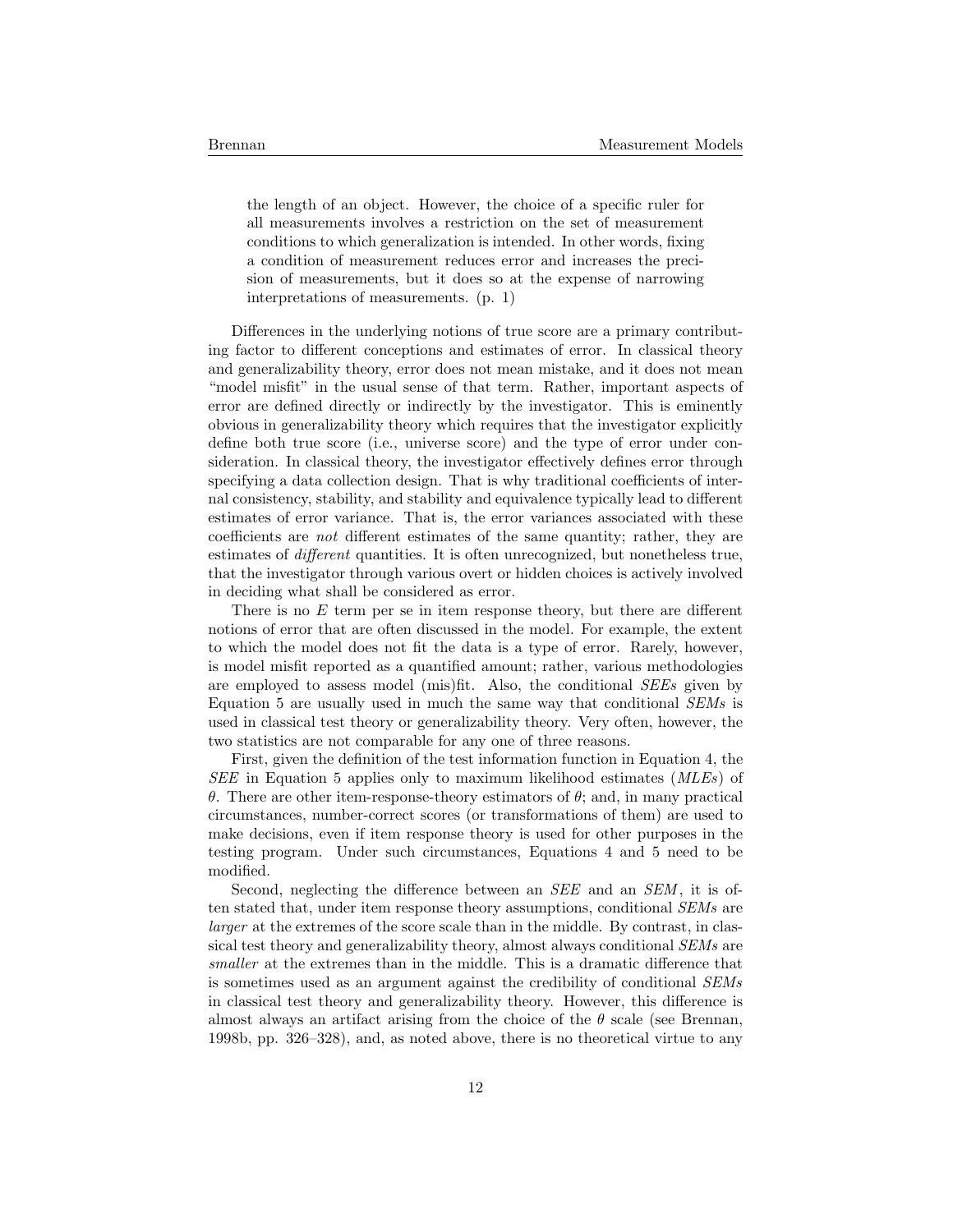particular choice of scale.

Third, even if we view the conditional *SEEs* given by Equation 5 as conditional SEMs, they do not distinguish among multiple sources of error. In fact, given the unidimensionality assumption of item response theory, there is no obvious role for multiple sources of error.

Recognizing this problem, Bock, Brennan, and Muraki (2002) have suggested an ad hoc approach for incorporating multiple sources of error in an item response theory analysis for a test consisting of items scored by multiple raters. This is a simple matter in generalizability theory, but as Bock et al. (2002) note:

Regrettably, a similar straightforward approach to estimation of proficiency from multiple ratings does not exist in present item response theory (IRT). An essential assumption of IRT is that the scores in the examinee's response . . . are conditionally independent, given the examinee's level of proficiency. This is not true of multiple ratings of a response to a given item: They provide additional information . . . only to the extent that they attenuate rater error.

Although treating multiple ratings as if they were separate items in an IRT analysis would not in general bias estimation of examinee proficiency, the standard error of estimate would be biased downward. (p. 365)

The ad hoc solution proposed by Bock et al. (2002) involves a modification of information functions based on results from a generalizability analysis. The net effect is to adjust the *SEEs* so that they incorporate error attributable to both items and raters; that is, in a sense, the procedure induces more random error into the model.

There are at least two other classes of approaches that have been proposed for introducing more randomness along the items dimension into item response theory models. Both approaches attempt to relax the "fixed items" assumption of traditional item response theory analyses. The first approach, discussed by Kolen and Harris (1987), uses both multivariate generalizability theory and item response theory to model tests developed according to a table of specifications. In effect, in their approach the items in a particular test form are viewed as a sample from a stratified universe of items. In the second approach, prior distributions are placed on item parameters (see, for example, Glas & van der Linden, 2003). Then, sampled values of the item parameters are viewed as realizations of a random vector. This approach is being actively discussed for computerized adaptive testing in the context of using item forms or templates. There are also other Bayesian approaches that effectively introduce randomness into item response theory models, although their primary purpose is usually to improve parameter estimation, especially the estimation of ability (see, for example, Mislevy 1993).

To this point, the notion of error has been tied to the extent to which an examinee's observed or estimated score is, in some sense, a "good" estimate of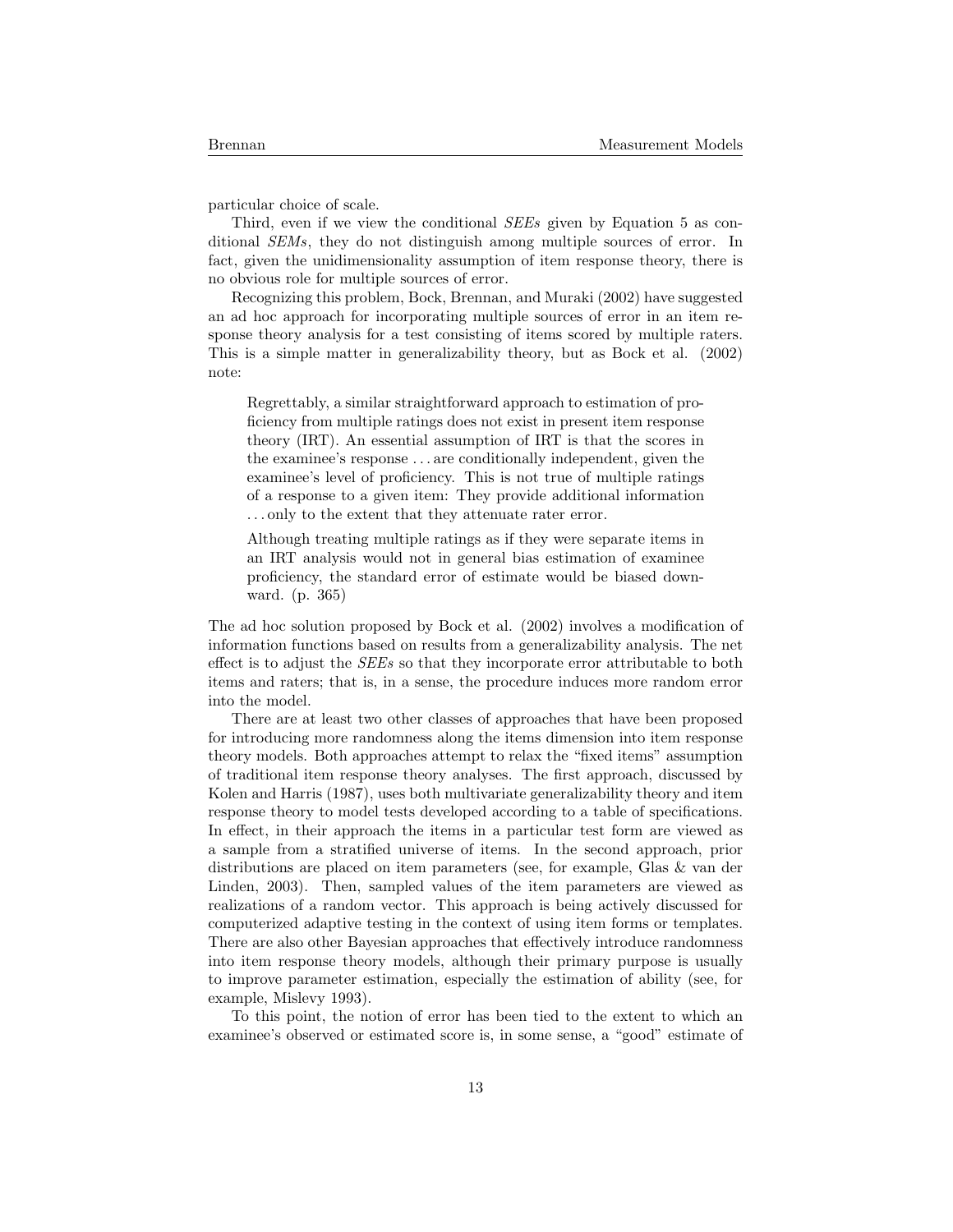his/her personal parameter (true score, universe score, latent ability or proficiency, etc.). Loosely speaking, this involves generalization from a sample of behavior to some "universe" of behavior. By contrast, traditional treatments of statistics emphasize generalizing from a sample of persons to a population of persons, with the persons' scores typically treated as fixed. So, errors are with respect to sampling of persons. This is also the focus of most statistics used to quantify errors in equating/linking (see Kolen & Brennan, 2004). Indeed, this discontinuity between the treatments of error in many measurement models and the treatments in the equating/linking literature is remarkable. It also seems problematic, because important decisions about examinees are frequently based on equated or linked scores, which are certainly fallible to some extent, and the degree of fallibility must depend in some sense on both the sampling of persons and the sampling of behavior.

On balance, then, different measurement theories are quite different with respect to their conceptions of error, how to quantify it, and how to explain it. Since error is so fundamental in measurement, such inconsistencies among the theories cast considerable doubt on their interchangeability at the current time. For the most part, the different theories do not provide alternatives to answering the same questions about error; rather, they more frequently provide answers to different questions about error.

#### **How Should Tests be Scored?**

Deciding how to score a test can be considerably more complicated than it may appear, and the actual decision made is sometimes based on the psychometric model that is adopted. Traditionally, for a test consisting of multiple-choice items, the score that is used is simply the number of items the examinee got correct, which is usually called the examinee's raw score. However, there are some testing programs (e.g., the  $SAT$ ) that use a so-called "formula score" that adjusts the raw score for the possibility of getting items correct by guessing. There is a long-standing debate about the practical and psychometric benefits of such corrections for guessing, but that debate pales by comparison with arguments concerning the differential weighting of items that is often discussed in item response theory.

For example, for the 2PL model, a so-called "sufficient statistic" for  $\theta$  is the sum of the  $a_j$  terms for the items that an examinee gets correct.<sup>3</sup> Clearly, then, if the sufficient statistic is used to estimate  $\theta$ , different items contribute differentially to the examinee's score. Matters are even more complicated for the 3PL model, because a sufficient statistic does not even exist, which leads psychometricians to use other methods for estimating *θ*. These methods are well-described in a recent book edited by Thissen and Wainer (2001), and will not be considered further here, except to note the obvious—namely, procedures for obtaining examinee scores in item response theory can be very complicated

 $3A$  sufficient statistic contains all the information in the data for estimating some unknown parameter, here  $\theta$ .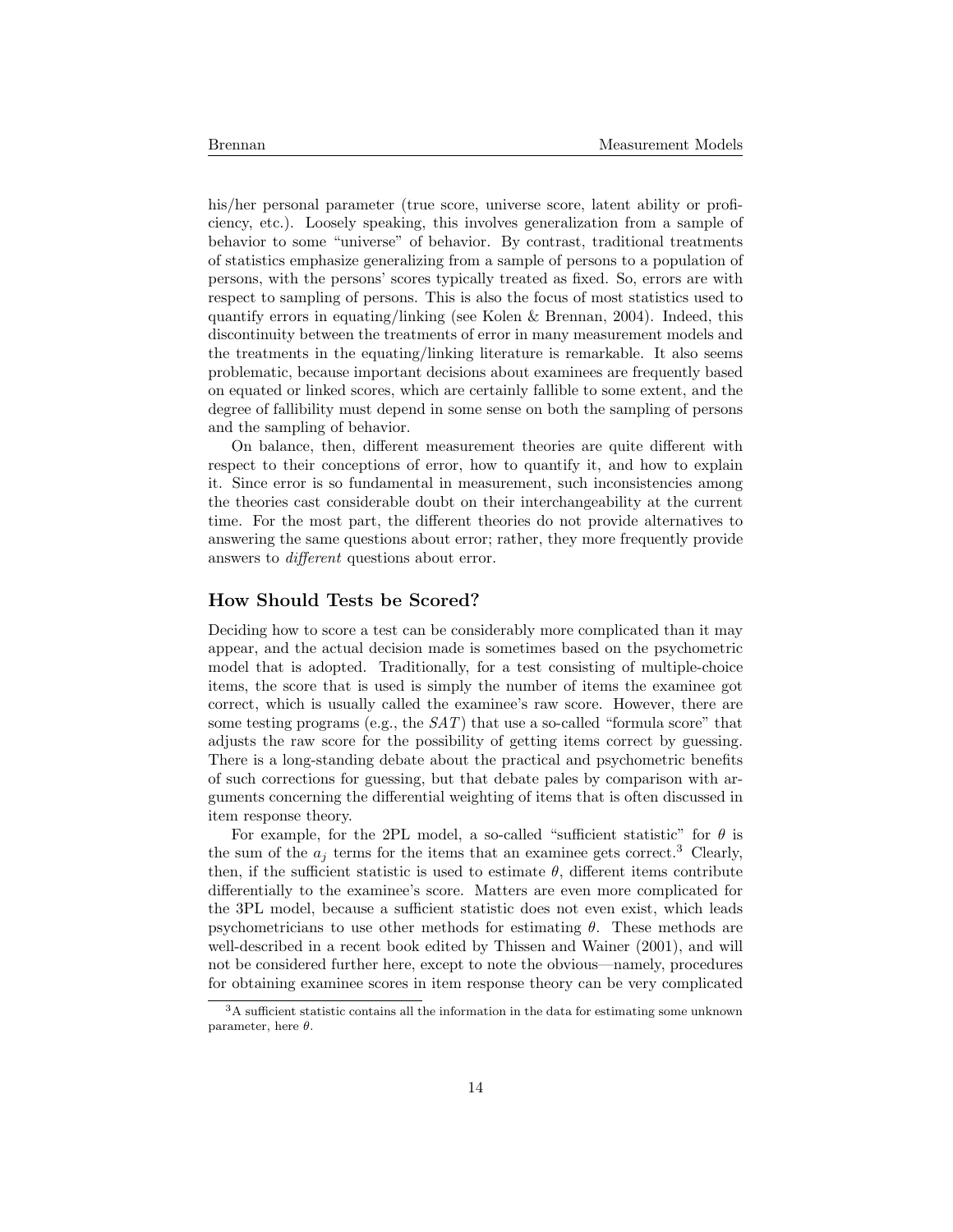and counter-intuitive for lay persons. In particular, it is quite possible for examinees with lower/higher raw scores to get higher/lower estimates of *θ*. These problems are a principal reason that number-right or "summed" scores are being actively considered by many researchers in item response theory (see, again, Thissen & Wainer, 2001).

When items are not scored dichotomously, other complexities arise. The quintessential example is an essay prompt for which a small number of scores are defined according to a rubric. Almost always these scores are consecutive integers (e.g., 0, 1, 2, 3, 4, 5, 6). Arguments often arise, even among content-matter experts, about the appropriateness of the rubric's statements about particular scores. Also, complicated questions can arise about the relative values of the score points. For example, is an essay scored 4 really twice as good as an essay scored 2? In a sense, the answer is "yes" for traditional scoring procedures, but not necessarily for scoring procedures that might be used in item response theory.

### **How Should Scores from Various Tests be Combined?**

In many environments, decisions are based on examinee performance on multiple tests or tests divided into multiple parts (e.g., testlets). Indeed, this is a virtual requirement under the NCLB legislation. There is substantial debate among both lay persons and measurement specialists about how scores from multiple tests should be combined. Sometimes the debate focuses on the perceived or judged relative "importance" of the assessments. For example, suppose an expert or agency argued that scores on an essay test are twice as important as scores on a multiple-choice test of writing skills. What does that mean? Let us suppose that there is one essay scored on a scale of 0-6, and there are 27 multiple-choice questions. One answer to the "twice as important" question is obtained by multiplying essay scores by 9. That is, letting *X* be essay score and *Y* be multiple-choice score, the composite score is defined as

$$
C = (9)X + (1)Y = 9X + Y
$$

Then, the maximum multiple-choice score will be 27, the maximum essay score will be twice as large (namely, 54), and the maximum composite score will be 81. Alternatively, if  $\overline{X}$  and  $\overline{Y}$  are the corresponding proportion correct scores, then the composite mean score is

$$
\overline{C} = .9X + .1Y,
$$

and the weights are .9 for the essay and .1 for the multiple-choice test, which sum to 1 (the usual convention).

These types of weights are sometimes called "a priori" or "nominal" weights. They may be quite justifiable and have considerable "face validity," but they may not produce results that are otherwise acceptable. For example, scores for a single essay prompt are not likely to be very reliable, while scores for a 27-item multiple-choice test might well have moderate reliability. If so, the reliability of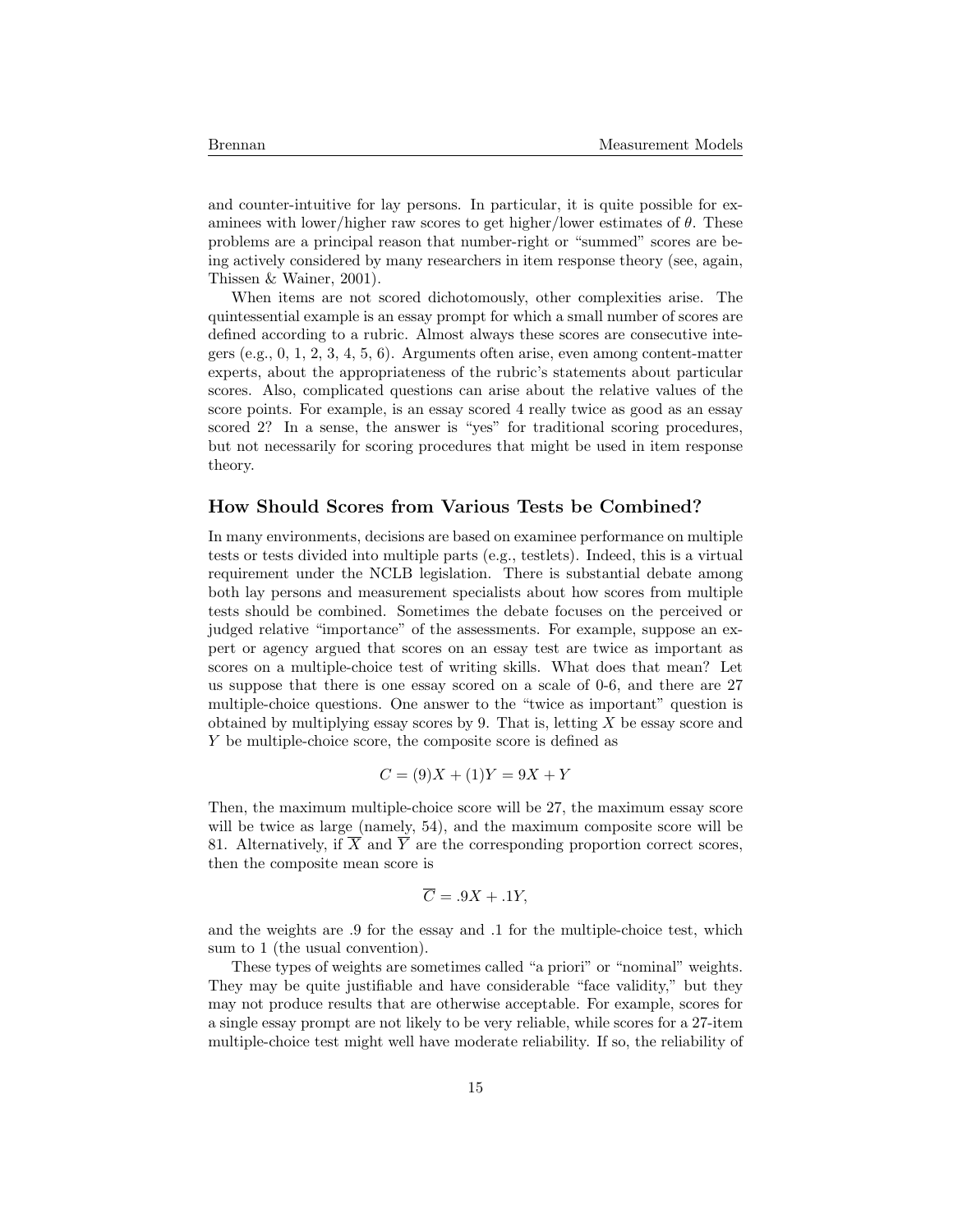the composite scores (*C* or  $\overline{C}$ ) will be dominated by the reliability of the essay scores, which is the less reliable component of the composite. Hence, composite scores will have relatively low reliability.

Furthermore, if we focus on the variability of the composite scores, it is unlikely that the nominal weights or .9 (for the essay) and .1 (for the multiplechoice test) will be reflected in the relative contribution of the essay and multiplechoice scores to the variability in the composite scores. These relative contributions are usually called "effective" weights, as distinct from the a priori or nominal weights (see, for example, Brennan, 2001b, pp. 305–307, who discusses these matters in the context of generalizability theory). In other words, it is entirely possible that the variability among examinees' composite scores will be influenced more by the multiple-choice scores than the essay scores.

The foregoing description of nominal and effective weights has been couched in terms of classical test theory or generalizability theory. Similar issues arise in item response theory, but the methodologies for addressing these issues are quite different and may lead to substantially different results.

Furthermore, composite scores present substantial challenges for equating. The essential problem is this: should composite scale scores be obtained through equating the composite directly or through a weighed sum of the equated scores for the component parts. In either case, issues of weighting arise, and the two procedures are not likely to give the same results.

# **Concluding Comments**

This paper has considered some inconsistencies or ambiguities among four psychometric models (classical test theory, generalizability theory, item response theory, and equating/linking models). These inconsistencies or ambiguities have been illustrated in the context of five questions: what constitutes a replication; what are true scores; what is error; how should tests be scored; and how should scores from various tests be combined? These are not an all-inclusive set of relevant questions, and the discussions provided are not particularly extensive. However, these questions are fundamental to measurement itself, and the discussion of them illustrates some important differences among the models in how they approach measurement issues.

Given the discontinuities and ambiguities across measurement models, it is natural to ask which model provides the correct or right answer to the questions posed. For the most part, there is no right answer, and investigators searching for that "Holy Grail" will be forever disappointed. The models are just that—models, not reality; each of them has its own set of assumptions, and the assumptions do not mesh perfectly across models. Practitioners sometimes do not realize that model assumptions are not always chosen because they are thought to reflect reality. Rather, assumptions are often chosen because they seem to be natural ways, in the context of a particular model, to solve or at least simplify otherwise intractable estimation issues.

Arguments over assumptions often arise in discussions about various models, particularly discussions of classical test theory vis-a-vis item response theory.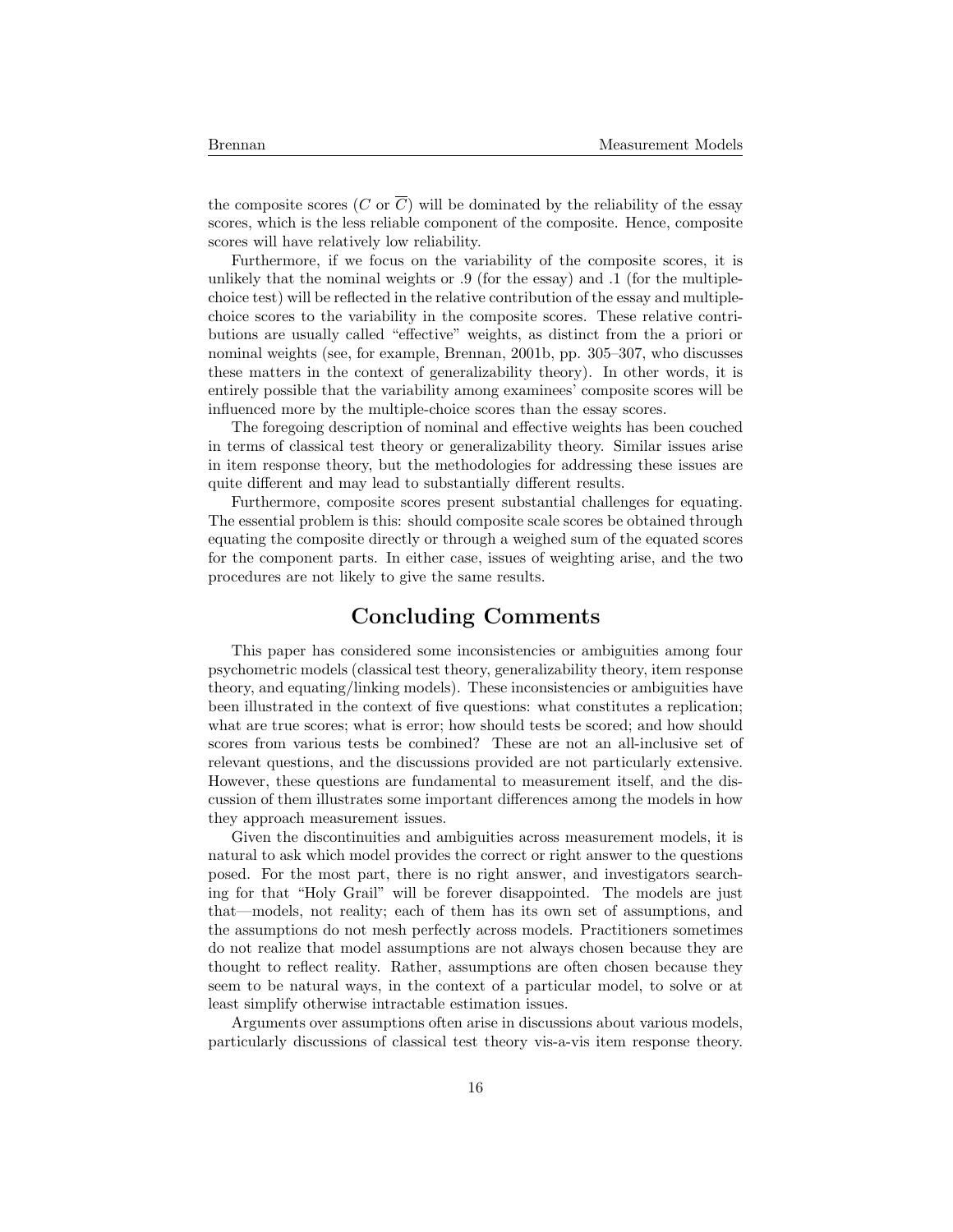Classical test theory uses a very small number of simple definitions and relatively weak assumptions. "Weak" in this context does not mean wrong; it merely means not strong and/or not demanding assumptions about distributional form. By contrast, item response theory makes much stronger assumptions. Strong assumptions generally lead to "strong" results, but of course the strength of the results depends on the credibility of the assumptions.<sup>4</sup>

The weak assumptions in classical test theory permit the derivation of a remarkably large number of very useful results. Still, classical test theory cannot be used to draw all of the inferences that some decision makers want to make. By contrast, many of the most intractable problems in measurement become trivial if the assumptions of item response theory hold. However, the item response theory assumptions are so strong that they are likely false in almost all situations. Consequently, it is important to consider the extent to which item response theory results are robust with respect to assumption violations, and/or the extent to which a particular application of item response theory challenges its assumptions. For example, in typical equating contexts with intact test forms, item response theory assumptions are not severely challenged, and item response theory has been shown to work very well for equating in numerous testing programs. (These are contexts in which classical procedures and item response theory procedures tend to give very similar results.) In vertical scaling, however, the item response theory assumptions are severely challenged, and we are usually much less convinced that the model is working as well as we would like. (Different procedures for vertical scaling tend to give different results, as illustrated by Kolen & Brennan, 2004, chap. 9.)

It is the contention of this author that the major measurement models are well-developed and generally internally consistent, but the field of measurement as a whole is not nearly as well integrated as one would ideally like. Too frequently, apparent similarity across models in terminology, notation, and/or concepts masks differences that have important theoretical import and/or real practical consequences. There is still much work to be done.

<sup>4</sup>Recently, Holland and Hoskens, 2003, have provided an ingenious integration of aspects of classical test theory and item response theory, but their work does not resolve all discontinuities between the two theories.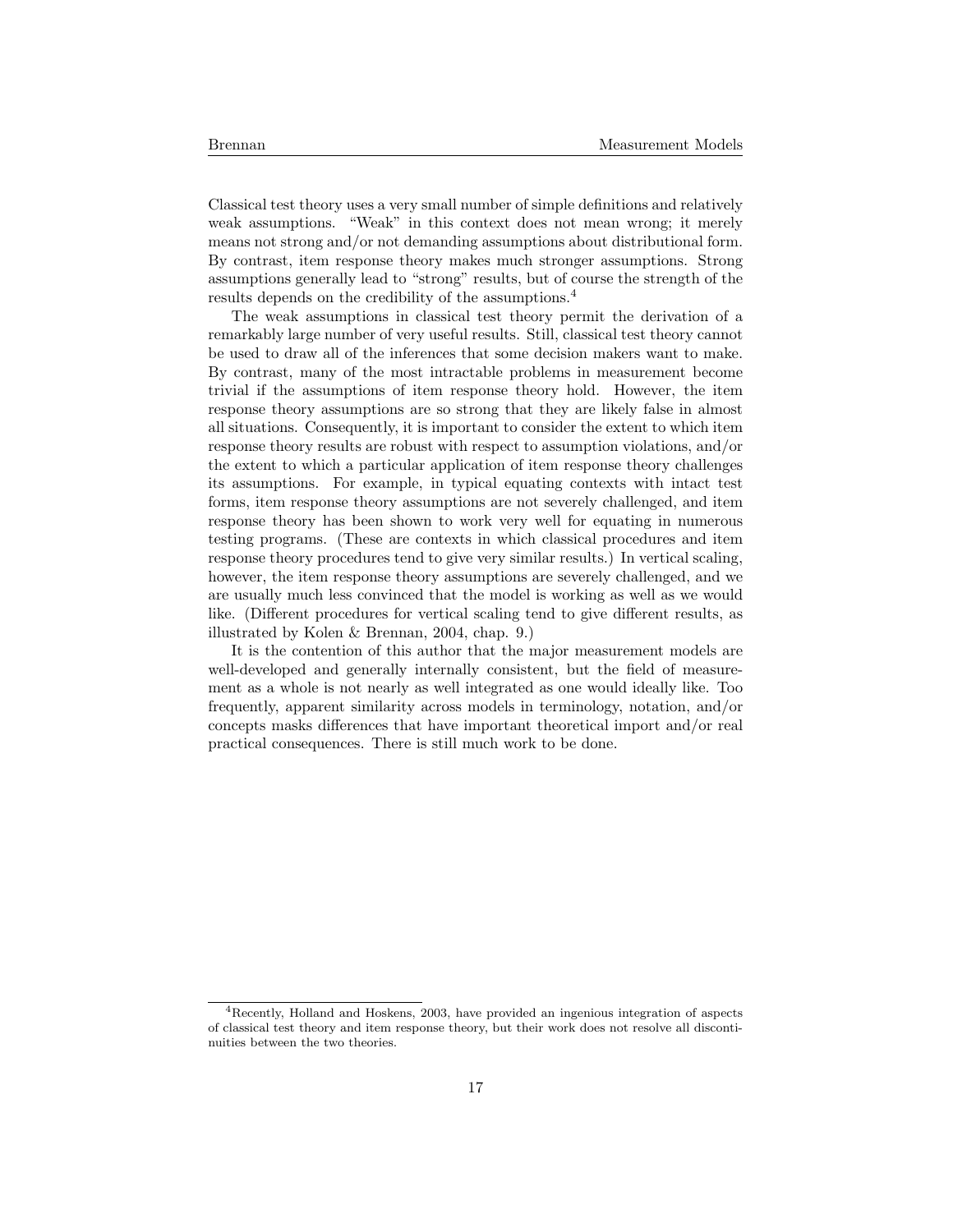# **References**

- Bechger, T., Béguin, A., Maris, G., & Verstralen, H. (March, 2003). Combining classical test theory and item response theory. Measurement and Research Department Reports No. 2003-4. Arnhem, Netherlands: CITO, National Institute for Educational Measurement.
- Bock, R. D., Brennan, R. L., & Muraki, E. (2002). The information in multiple ratings. Applied Psychological Measurement, 26, 364–375.
- Brennan, R. L. (1983). Elements of generalizability theory. Iowa City, IA: ACT, Inc.
- Brennan, R. L. (1992). Elements of generalizability theory (rev. ed.). Iowa City, IA: ACT, Inc.
- Brennan, R. L. (1995). The conventional wisdom about group mean scores. Journal of Educational Measurement, 14, 385–396.
- Brennan, R. L. (1998a). Misconceptions at the intersection of measurement theory and practice. Educational Measurement: Issues and Practice,  $17(1)$ , 5–9, 30.
- Brennan, R. L. (1998b). Raw-score conditional standard errors of measurement in generalizability theory. Applied Psychological Measurement, 22, 307– 331.
- Brennan, R. L. (2001a). An essay on the history and future of reliability from the perspective of replications. Journal of Educational Measurement, 38, 295–317.
- Brennan, R. L. (2001b). Generalizability theory. Springer-Verlag.
- Brennan, R. L. (2001c). Some problems, pitfalls, and paradoxes in educational measurement. Educational Measurement: Issues and Practice, 20(4), 6-18.
- Brennan, R. L. (in preparation). Educational measurement (2nd ed.). Greenwood Press.
- Cronbach, L. J. (1991). Methodological studies—A personal retrospective. In R. E. Snow & D. E. Wiley (Eds.), Improving inquiry in social science: Avolume in honor of Lee J. Cronbach (pp. 385–400). Hillsdale, NJ: Erlbaum.
- Cronbach, L. J., Gleser, G. C., Nanda, H., & Rajaratnam, N. (1972). The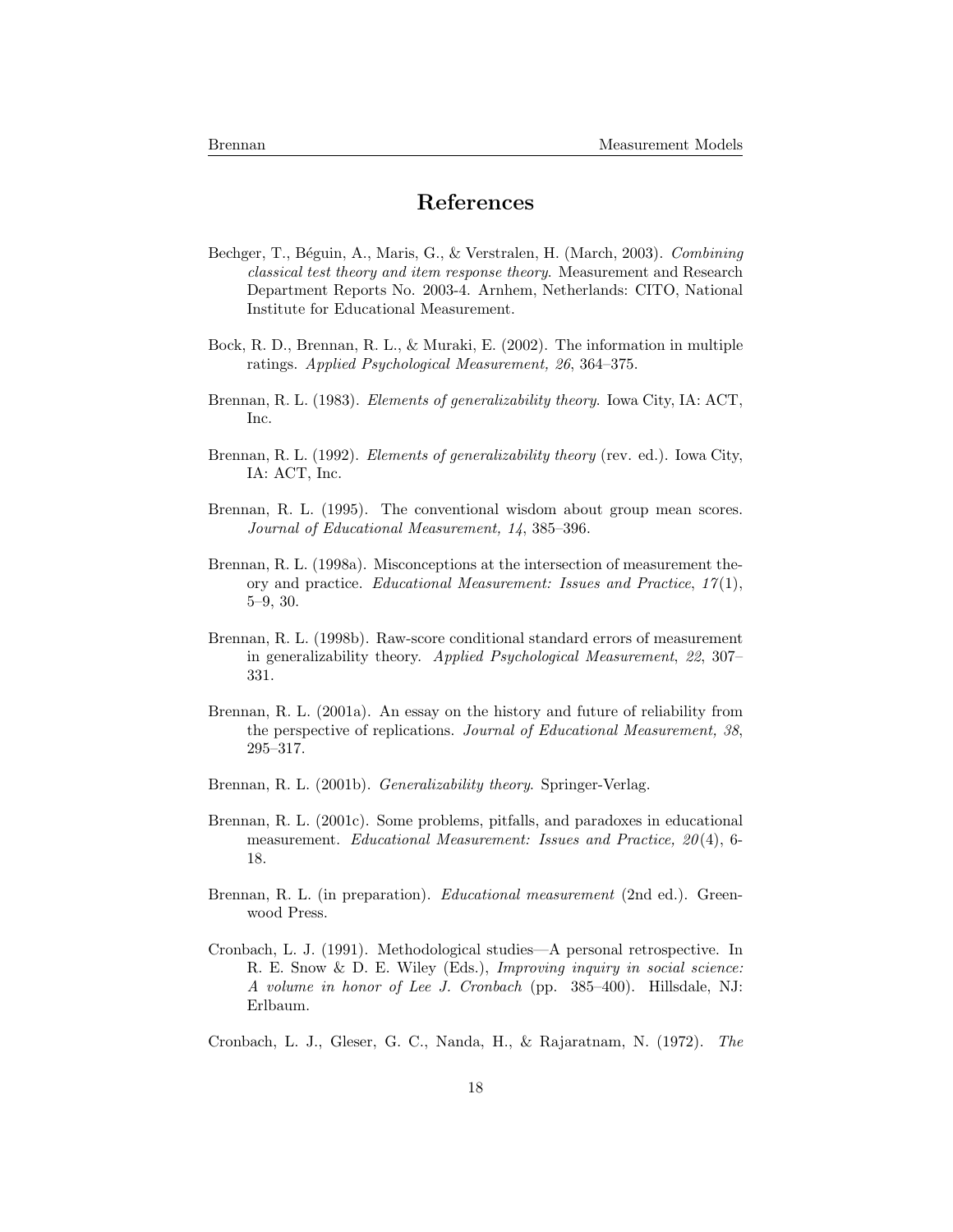dependability of behavioral measurements: Theory of generalizability for scores and profiles. New York: Wiley.

- Feldt, L. S. & Brennan, R. L. (1989). Reliability. In R. L. Linn (Ed.), Educational Measurement (3rd ed.) (pp. 105–146). New York: American Council on Education and MacMillan.
- Feuer, M. J., Holland, P. W., Green, B. F., Bertenthal, M. W., & Hemphill, F. C. (Eds.) (1999). Uncommon measures. Washington, DC: National Academy of Sciences.
- Fisher, R. A. (1925). Statistical methods for research workers. London: Oliver & Bond.
- Glas, C. A. W., & van der Linden, W. J. (2003). Computerized adaptive testing with item cloning. Applied Psychological Measurement, 27, 247–261.
- Gulliksen, H. (1950). *Theory of mental tests.* New York: Wiley. [Reprinted by Lawrence Erlbaum Associates, Hillsdale, NJ, 1987.]
- Hambleton, R. K., Swaminathan, H., & Rogers, H. J. (1991). Fundamentals of item response theory. Newbury Park, CA: Sage.
- Holland, P. W., & Hoskens, M. (2003). Classical test theory as a first-order item response theory: Application to true-score prediction from a possibly nonparallel test. Psychometrika, 68, 123–149.
- Kane, M. T. (1996). The precision of measurements. Applied Measurement in Education, 9, 355–379.
- Kolen, M. J. & Brennan, R. L. (2004). Test equating, scaling, and linking: Methods and practices. (2nd ed.). New York: Springer-Verlag.
- Kolen, M. J. & Harris, D. J. (April, 1987). A multivariate test theory model based on item response theory and generalizability theory. A paper presented at the Annual Meeting of the American Educational Research Association, Washington, DC.
- Lee, W., Brennan, R. L., & Kolen, M. J. (2000). Estimators of conditional scale-score standard errors of measurement: A simulation study. Journal of Educational Measurement, 37, 1–20.
- Linn, R. L. (1993). Linking results of distinct assessments. Applied Measurement in Education,  $6(1)$ , 83-102.
- Lord, F. M. (1980). Applications of item response theory to practical testing